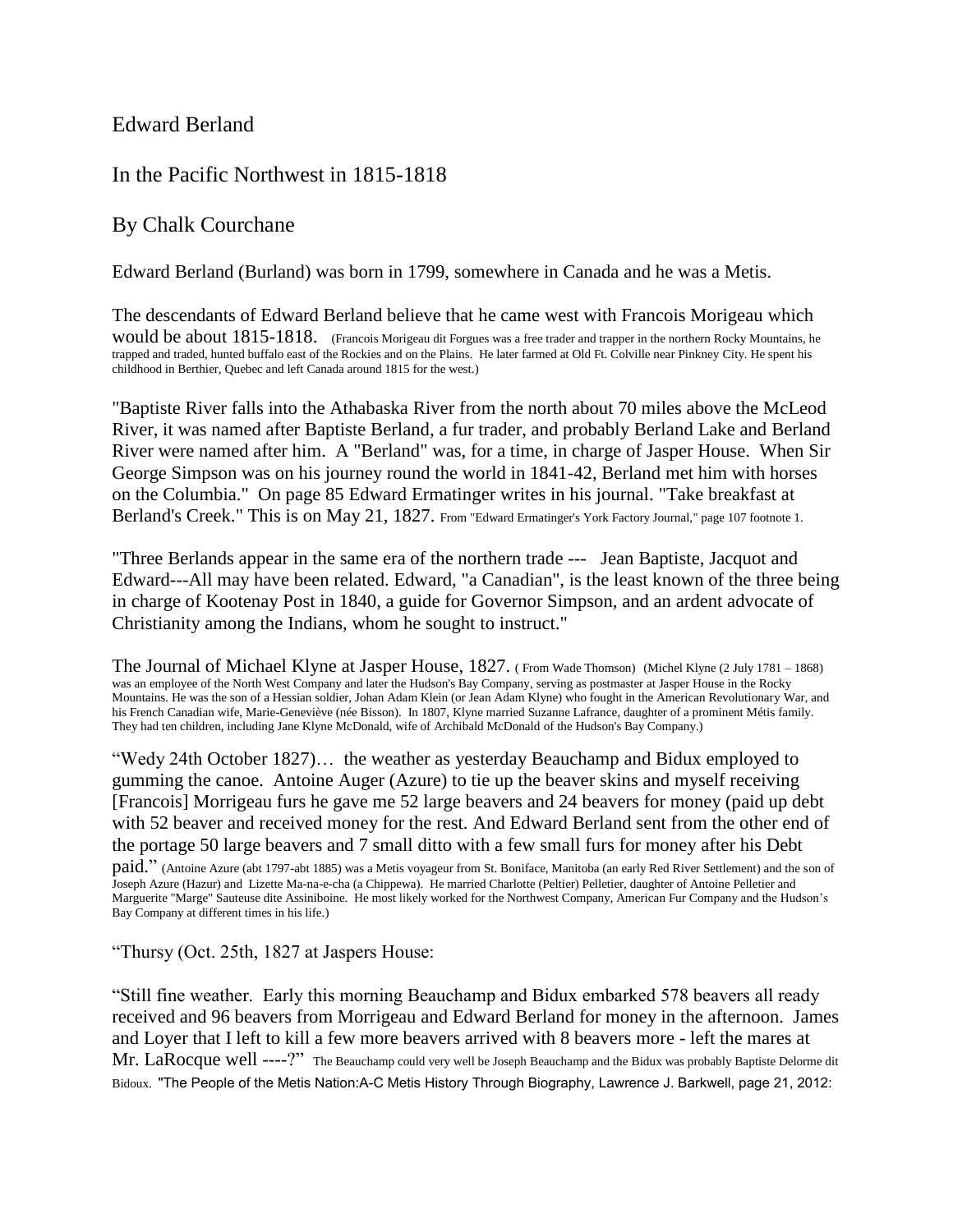"Beauchamp, Joseph. (b. c. 1826)Beauchamp is a well-known Metis family. Joseph Beauchamp, who is a direct ancestor of many people at Ebband Flow in Manitoba, was born circa 1826 at St. Boniface. He was the son of Metis parents, Baptiste Beauchamp and Angélique Pangman. Angélique, named after her mother, was the sister of the famous Metis nationalist, "Bostonnaise"Pangman. We know little about Joseph's youth, but probably he lived at St. Boniface or nearby and was part of the Metis plains hunting group.In 1848, young Joseph married Catherine Delorme dit Bidoux at St. Boniface in a Roman Catholic service. Catherine was the daughter of a French Canadian named Baptiste Delorme dit Bidoux and a Metis woman named Marie LaVallée. Catherine had been born in 1830 at Edmonton, so she was eighteen at the time of their marriage. During the next few years, Joseph worked for the Hudson's Bay Company. Their eldest children, Sophia and JosephJr., were born at Mackenzie River. According to his scrip application, Joseph and his family moved to Duck Bay in 1854, and, except for their daughter Marie who was born at St. Norbert in 1856, the rest of their children were born on the west side of Lake Manitoba. Later, the family moved to The Narrows on Lake Manitoba, and Joseph became a member of the Ebb and Flow Band for a time before leaving treaty in 1887. Joseph and Catherine had twelve children, most of who married and raised families. Their youngest daughter Caroline married John James Flett in 1896, and their descendants can be found on the Ebb and Flow Reserve as well as in the neighbouring Metis communities. (Contributed by Raymond M.Beaumont (Editor), from Ebb and Flow Stories, Winnipeg: Frontier School Division No. 48, 1997: 150."

His Hudson's Bay Company Work Sheet:

Name: Berland, Edward Place of Birth: Native Entered Service: ca. l835 Dates: Appointments & Service Outfit Year\* Position Post District HBCA Reference \*An Outfit year ran from l June to 3l May

| 1827 - 1828 Independent   | Trader Saskatchewan               | $B.239/x/3$ , p. 374 |
|---------------------------|-----------------------------------|----------------------|
| 1828 - 1835 Independent   | Trader Columbia                   | B.223/d/19, 28, 37   |
| 1835 - 1839 Trapper       | Fort Colvile                      | $B.239/g/75-78$      |
| 1839 - 1840 Interpreter   | Fort Colvile                      | B.239/g/79           |
| 1840 - 1841 Middleman     | Fort Colvile                      | B.239/g/80           |
| 1841 - 1843 Interpreter   | Fort Colvile                      | B.239/g/81-82        |
| 1843 - 1845 Derouine      | Runner Fort Kootenay Fort Colvile | B.239/g/83-84        |
| 1845 - 1846 Interpreter   | Fort Kootenay Fort Colvile        | B.239/g/85           |
| 1846 - 1849 Indian Trader | Fort Kootenay Fort Colvile        | $B.239/g/86-88$      |
| 1849 - 1851 Interpreter   | Fort Kootenay Fort Colvile        | B.239/g/89-90        |
| 1851 - 1852 Trader        | Fort Kootenay Fort Colvile        | B.239/g/91           |
| 1853, October died        |                                   | B.239/k/2            |

http://72.14.253.104/search?q=cache:k02R67EK-

y8J:www.gov.mb.ca/chc/archives/hbca/biographical/b/berland\_edward.pdf+Edward+Berland&hl=en&gl=us&ct=clnk&cd=7&ie=UTF-8

1838 "The Church Comes to Ktunaxa Territory

The Ktunaxa likely had no inkling that the religion of their ancestors was doomed when the Jesuit Fathers Modeste Demers and Norbert François Blanchet passed through this neighbourhood in the autumn of 1838. Assigned to minister to HBC employees on the lower Columbia River, the Fathers came with that year's annual Coy. expedition over the Athabaska Pass on October 10th. Arrived at Boat Encampment near the top of the Columbia River's "Big Bend," they conducted a mass on October 14th. Demers and Blanchet contest with one Berland of the HBC for the credit of leaving behind a few lines of a French canticle and liturgy which the Ktunaxa blended into their rituals." http://www.crowsnest-highway.ca/cgi-bin/citypage.pl?city=kimberley Kimberley, B.C. History by D. M. Wilson.

In 1840 Fort Colvile was in the charge of Chief Trader Archibald McDonald and Edward Berland assigned here as an interpreter. He is mentioned in several letters that McDonald wrote and they appear below. He also was sent to operate out of the seasonal HBC post Fort Kootenai at Tobacco Plains near Lake Windermere, it was in business for about 15 years.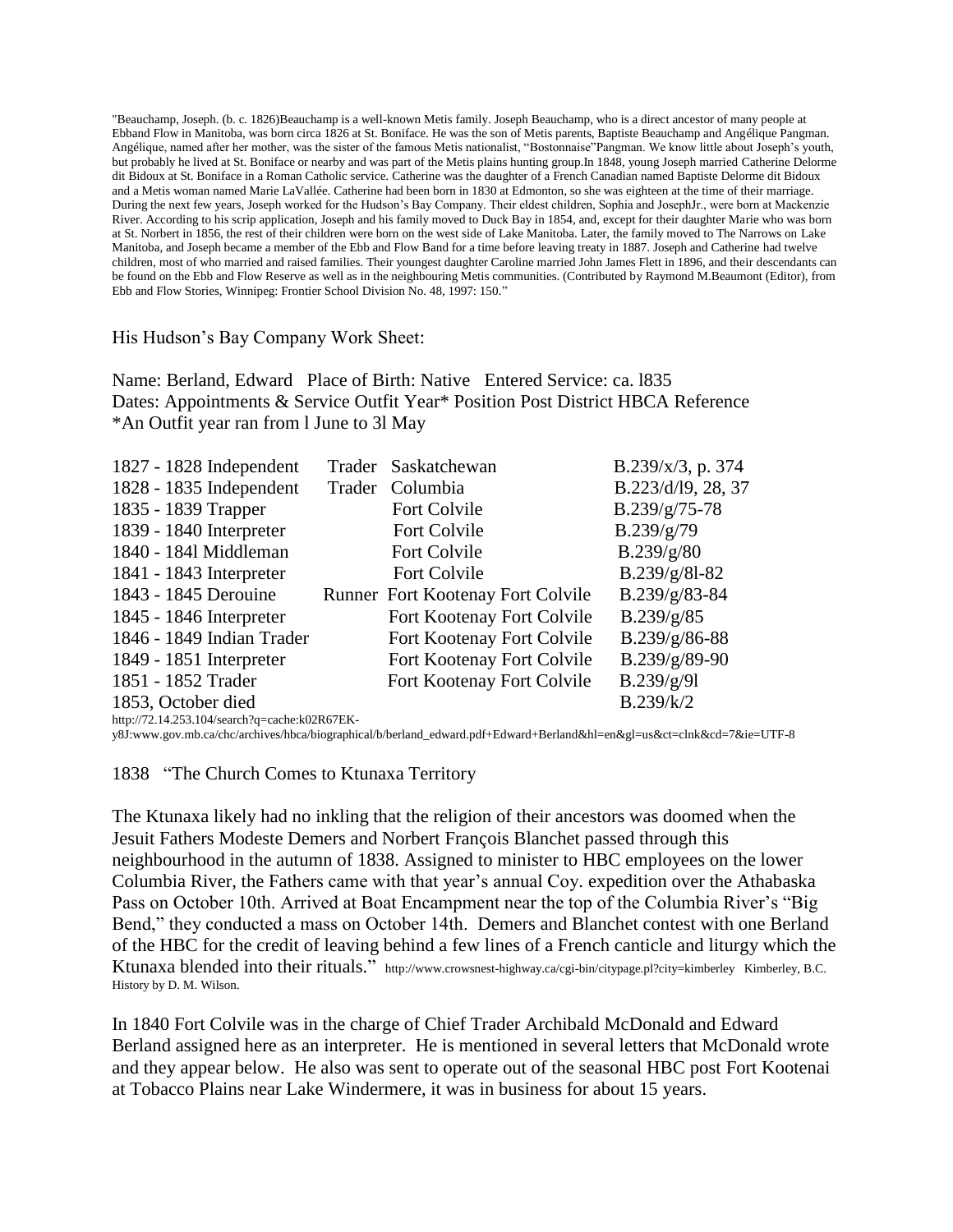### Letter from Archie McDonald to Chief Factor John McLoughlin on August 24, 1840 from Fort

Colville: (Archibald McDonald (3 February 1790 – 15 January 1853) was Chief Trader for the Hudson's Bay Company at Fort Langley, Fort Nisqually and Fort Colville and one-time deputy governor of the Red River Colony. McDonald was born in Leechkentium (Scottish Gaelic: Leacantuim), Glen Coe , on the south shore of Loch Leven, in Appin, then located in the county of Argyll , Scotland, to parents Angus and Mary (née Rankin). His paternal grandfather, Iain (or John) McDonald, had been one of the few male survivors of the Massacre of Glencoe. Archiibald McDonald later became a Chief Factor. In 1823, Archibald married Princess Raven (also known as Princess Sunday), daughter of Chief Comcomly of the Chinook Confederacy, but she died giving birth to their son, Ranald . In 1825, Archibald married Jane Klyne, a daughter of Michel Klyne, French Canadian postmaster at Jasper House , and Suzanne Lafrance, of a prominent Métis family. They had thirteen children, and remained together until Archibald's death. In 1848, he retired to St. Andrew's East, Canada East, on a homestead he named "Glencoe House" after his birthplace. It was here that he died in 1853." [http://en.wikipedia.org/wiki/Archibald\\_McDonald.](http://en.wikipedia.org/wiki/Archibald_McDonald) Among other sources)

#### "To John McLoughlin, Fort Vancouver

I avail myself of Mr. [Modeste] Demers return to give you a word of our doings in this part of the country since my return from headquarters. The trip up, once we left the Dalles, was sufficiently smooth and prosperous. Ay OK (Okanogan) we found Mr. [Samuel]Black ... who immediately embarked in the Boats, while I proceeded by land myself with as little delay as possible ... The very evening of my arrival (25th) Mr. [Donald] McLean too cast up. Early in the season he dispatched from Racine Amer [Bitter Root] Brouillet & Charles Lafentasie with the best share of the property under the wing of a camp going in our direction, himself joining another that took a more easterly course, accompanied by [Theodore] Leclair & young Lafentasie ... poor lad, soon after fell indisposed and continued getting worse until he died on his hands middle of July. His trade on this interrupted trip was about 150 beaver ... by his letter of the 15th he says Brouillet had just joined him, but brought nothing in, having left the 4 packs he traded in the hands of Charles on the 19th at a place called Stinking River, kept company by a Mr. [Pierre Jean De] Smet, a R.C. priest of the Order of Jesuits sent out from St. Louis & then awaiting the return of Mr. McLean to see what terms he could be supplied by the H.B. Co. for establishing himself & others of his order in the upper country by the time they can be up next season.....Mr. McLean with Brouillet, Pierre & Leclair pushed off immediately to see what could be done yet in the plains ... all the Indians having started in a great hurry for the camp at Stinking River. Edouard Berland whom I fitted out here for the Kootenais ... is also back with something rather better than the ordinary summer returns from that quarter, arising in some measure from the attempt we have made to meet the Natives at the nick of time up at the Tobacco plain ... our business there cannot I fear succeed long thro the individual exertions of an obscure coureur de bois, however willing & laborious ... Middle of July when our man got to the place of rendezvous, a small band of his Indians was just returned from east side of the mountains carrying with them a note from an American three days march off ... the Indians add that he (Master J.B. Moncravier) is to cross to the Kootenais in the fall with the view of picking up all the leather &c &c he can lay his hands on. The other circumstances to show the avidity with which the trade of that poor country is now assailed from all quarters: as Berland arrived at the old trading place on his way down the other day, he there found a very large asemblage of Indians from the different tribes to the southward [who] had nearly succeeded in securing 22 Beaver from an Indian on the spot by previous appointment with Berland to whom ... they offered the three best horses in the band for the lot. This is a sort of traffic that has more or less been carried on for some time ... for the sake of the leather  $\&$  the few Beaver they can pick up there to send to the southward for horses where the intermediate traders can get them. It is clear to me that unless some little responsibility is added to our business in that quarter, little as it is, certainly it will soon be entirely gone. Berland, I am about returning immediately to the Tobacco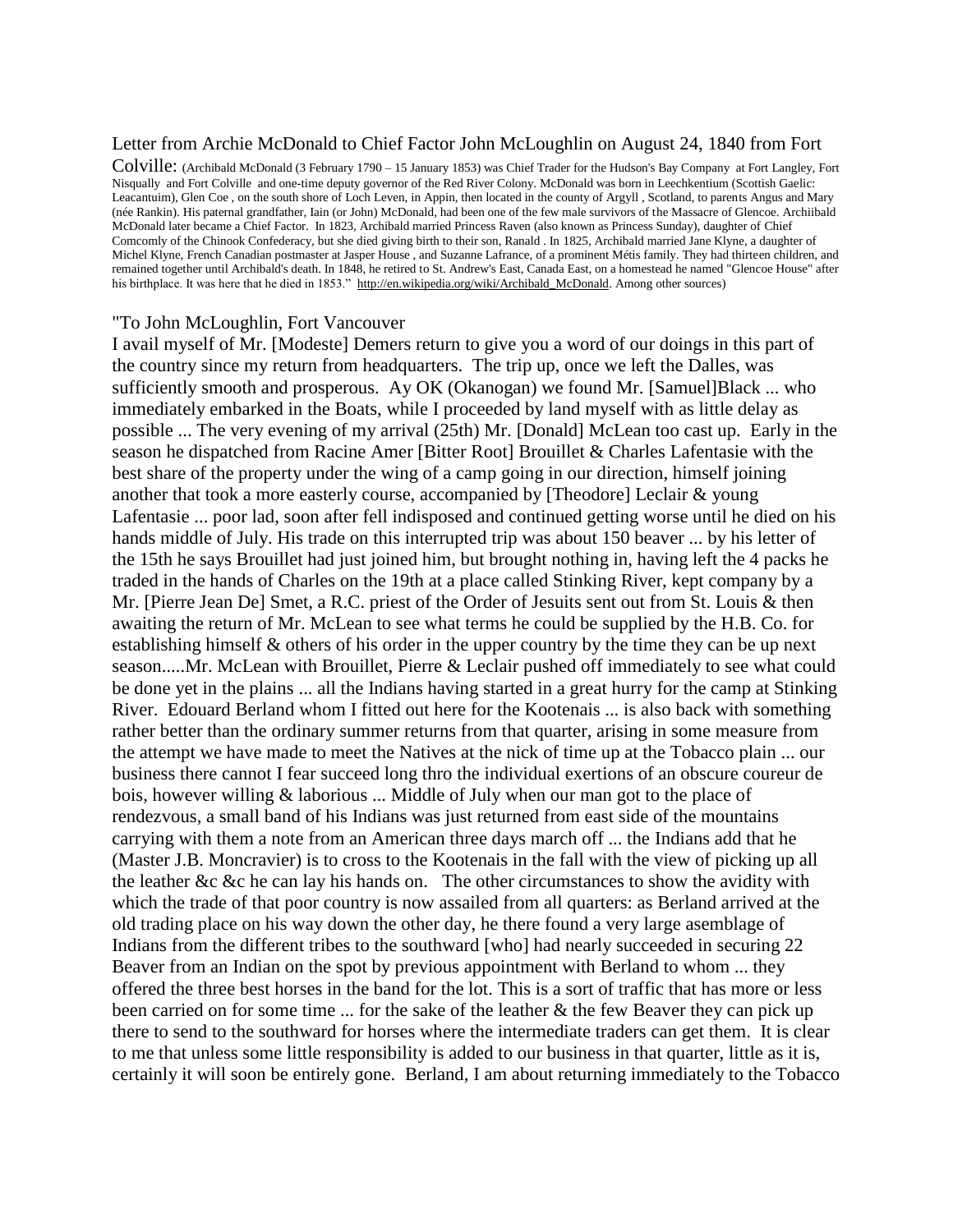plain, to watch what is going on there with a small assortment of trading goods, the rest with the canoe as usual will be sent in charge of three common hands.

Will it be possible to let us have a young Gentleman this fall to attend to these & other outdoor duties? In every respect one is much required. At a place like this where we have so many trips to make from one end of the year to the other, the necessity which compels us to trust everything without control to common men tends by no means to improve their own character & moral worth, no more than it does that of the Natives with whom they necessarily intermix. But should one be assigned us I hope it will be for a considerable time, as the mere stay for a winter with us is of no use whatever. Indeed, I am particularly anxious that we should have a smart active young Gentleman about the place now, since of late I find a strange falling off in the disposition of most of our people to do even the most ordinary work with cheerfulness & alacrity. [Louis] Brown you will hear is not going down & I am very sorry for it. To Mr. Demers I must beg leave to refer you for further information regarding him....." "This Blessed Wilderness - Archibald McDonald's Letter from the Columbia, 1822-4" edited by Jean Murray Cole, UBC Press, Vancouver/Toronto, 2011, page 158-161

(Modeste Demers (1809-1871) "answered the missionary call to Oregon in 1838, just two years after his ordination as a Roman Catholic priest in his native Quebec. In July 1838, Demers departed his Red River (Manitoba) post with the newly appointed Vicar General François Norbert Blanchet on the annual Hudson's Bay Company brigade, arriving the following November at Fort Vancouver. Together, Blanchet and Demers established the first Catholic missions in the Pacific Northwest." http://www.oregonencyclopedia.org/entry/view/demers\_modeste\_1809\_1871\_/)

(Samuel Black (May 3, 1780 – February 8, 1841) British fur trader and explorer, Clerk in the New North West Company (XYC) and Senior Clerk North west Company (NWC), and later Clerk, Chief Trader, and Chief Factor in the Hudson's Bay Company (HBC) for the Columbia District. In 1824, he explored the Finlay River and its tributaries in present-day north-central British Columbia, including the Muskwa, Omineca and Stikine for the HBC, his journals later published by the Hudson's Bay Record Society in 1955. Black was born in Tyrie, Aberdeenshire, Scotland, the oldest and only son to John Black, from the parish on Tyrie, and Mary Leith, from the parish of Bodichell. Black came to Lower Canada (present day Quebéc) in 1802 in the service of the XY Company as a clerk, perhaps encouraged by his maternal uncle and fur trader, George Leith, and probably joined the firm of Leith, Jamieson and Company, part of the XYC. He already had relatives living in Canada at the time of his arrival. At the joining of the XYC and NWC in 1804, Black "passed with the Company's organisation," and went to work for the North West Company, headquartered in Montreal. Assigned to work in the Athabasca Department (mostly in present-day Alberta) in 1805, Black served as a clerk there for fifteen years. For much of this time, he took an active role in the sometimes violent competition between the NWC and the HBC.

By 1820, Black's violent activities against Hudson's Bay Company employees had so imperiled his safety that he withdrew across the Rockies to the North West Company fort at McLeod Lake in New Caledonia, as an arrest had been sworn out for him.

At the merger of the NWC and HBC in 1821, Black violent opposition against the HBC caused him to be one of the few NWC men not included in the merger. But in 1823, Black was appointed as a clerk and then Chief Trader to the post at Fort St. John. After an interval at Fort Dunvegan and York Factory, Black was appointed Chief Factor o[f Fort Nez Perces\(](http://en.wikipedia.org/wiki/Fort_Nez_Perc%C3%A9s)at present day Walla Walla, Washington) in 1825. This posting allowed Black to exercise his renowned vigour in opposing competition, in this instance from American traders. His difficulties in maintaining a good relationship with the local Nez Perce clients led to Black's transfer to the company's Thompson's River Post (no[w Kamloops\)](http://en.wikipedia.org/wiki/Kamloops) in 1830. In 1837, Black was appointed as Chief Factor in charge of the inland posts of the Columbia. Here Black was murdered on February 8, 1841, shot by a nephew of Chief Tranquille of the local group of Secwepemc (Shuswap) following a minor quarrel. He is interred near Kamloops.") (Wikipedia) He was a scary man who was always heavily armed even wearing his pistols to bed.)

**(**Donald McLean**,** HBC chief trader and cattle rancher; b. 1805 in Tobermory, Isle of Mull, Scotland; d. 17 July 1864 in Chilcotin, B.C. "Donald McLean, a tall and powerful red-head, joined the Hudson's Bay Company in 1833 as apprentice clerk, serving in the Western Department for two years. He then joined expeditions in the Snake River country of Idaho, Uthah and Oregon, under Thomas McKay and Joh[n McLeod.](http://www.biographi.ca/009004-110.01-e.php?list=3550+3551&PHPSESSID=pv2hq0ipjo2f8o58b3gmkitgk0) In 1839 he was moved to Fort Colvile (near present-day Kettle Falls, Wash.) under Archibal[d McDonald,](http://www.biographi.ca/009004-119.01-e.php?id_nbr=4063&PHPSESSID=pv2hq0ipjo2f8o58b3gmkitgk0) and next year was promoted clerk at Flathead Post (Mont.); here he lived with a Spanish-Indian girl, from whom he separated in 1853 or 1854.

He was transferred to New Caledonia District in 1842, taking charge at times of the Chilcotin, Babine, and McLeod posts, and working at Fort Alexandria on the Fraser River under Donald Manson. This district was the "Siberia of the fur-trade"; troublesome servants were moved here to cool off in the harsh climate on rations of three dried salmon daily. The men were rough and tough, as was the discipline meted out to them. Governor George Simpson was thoroughly justified in condemning the "club law" enforced by Manson, McLean, and Paul Fraser, but perhaps reasonable methods had failed.

He was transferred to New Caledonia District in 1842, taking charge at times of the Chilcotin, Babine, and McLeod posts, and working at Fort Alexandria on the Fraser River under Donald Manson. This district was the "Siberia of the fur-trade"; troublesome servants were moved here to cool off in the harsh climate on rations of three dried salmon daily. The men were rough and tough, as was the discipline meted out to them.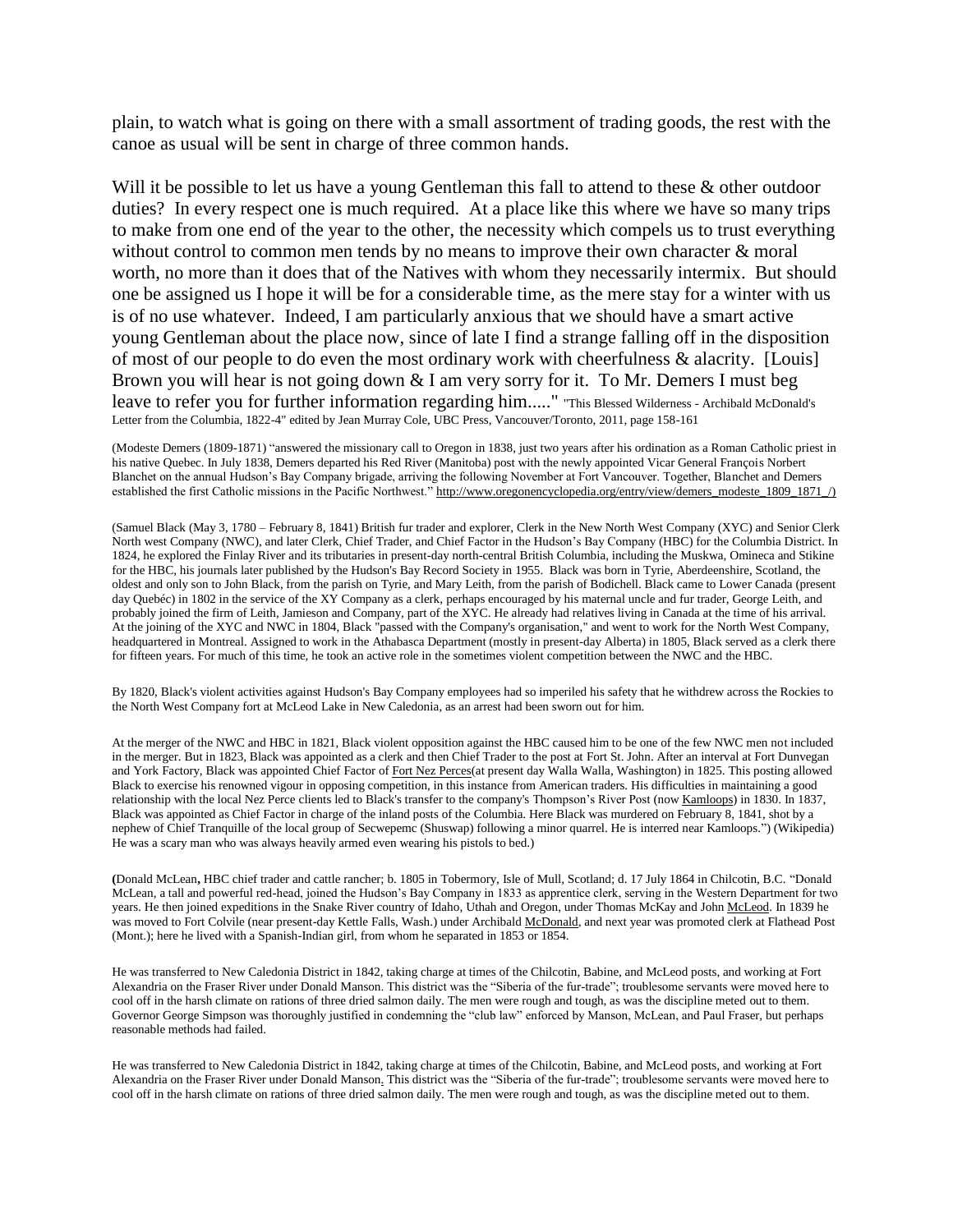Governor George Simpson was thoroughly justified in condemning the "club law" enforced by Manson, McLean, and Paul Fraser, but perhaps reasonable methods had failed."

"Sometimes, quite inexcusably, violence was extended towards Indians by fur traders. In 1849 the Indian Tlelh killed Alexis Bélanger, a Métis in the HBC service, after considerable provocation. McLean, who was at that time at Alexandria, headed an unsuccessful manhunt, venting his spleen on Tlelh's relations by killing two men and a baby. He wrote to Manson of those sheltering Tlelh: "The black, ungrateful, blood-thirsty, treacherous, and cowardly scoundrels should have prompt justice for it; hang first, and then call a jury to find them guilty or not guilty." His superiors apparently accepted this attitude. The Indians remembered it as their dislike for the white invaders, and particularly McLean, increased.

In 1853 McLean was appointed chief trader, and two years later took charge of Thompson's River Post (Kamloops) when Fraser died. Here he improved horse breeding and developed larger cattle herds; he also, with his growing sons, amassed livestock of his own. He soon was aware of gold in the area but the HBC suppressed news of it until 1857, when the fur trade autocrats gradually yielded to mining and colonial interests.

A naval officer, Lieutenant Richard Charles Mayne, visiting Kamloops in 1859 praised McLean: "A finer or more handsome man I think I never saw." But HBC officials were not so impressed by his growing high-handedness, and he was ordered to headquarters at Victoria in 1860. He resigned the next year. The McLean clan moved their livestock to grasslands on the Bonaparte River; here they ranched, prospected, and ran "McLean's Restaurant" for travellers in the Cariboo country. Donald McLean had married Sophia Grant, a Colville Indian, at Fort Colvile in 1854, and now had a second family. He was apparently devoted and indulgent to all his children. The deaths of two moved him to verse of gentle resignation, contrasting strongly with his harsh public character." Dictionary of Canadian Biography Online, http://www.biographi.ca/EN/EN/009004-119.01-e.php?id\_nbr=4588

"In 1860, Donald McLean, who had worked for the Hudson Bay Company for 33 years, enlisted Neil McArthur to pre-empt 160 acres at the junction of the Bonaparte River and Hat Creek (British Columbia). It is believed that McLean did not pre-empt the land himself because he had already claimed a farm at Cache Creek, thereby reaching his limit for pre-empting land at that time. During his years with the HBC, Donald had learned that the area offered good winter pasture land and fertile soil. Over the next four years, McLean and his family developed the ranch and the roadhouse. By 1861, he had overcome potential water shortages by constructing the first known flood irrigation system in the colony. Despite innovations of this kind, success could be elusive. With barley and vegetables suffering from lack of rain the following year, McLean opened the irrigation gates only to lose much of the crop to unseasonal frost." Ranching at Hat Creek Ranch,

[http://www.virtualmuseum.ca/pm\\_v2.php?id=story\\_ line&lg=English&fl=0&ex= 00000379 &sl=2849&pos=1](http://www.virtualmuseum.ca/pm_v2.php?id=story_%20line&lg=English&fl=0&ex=%2000000379%20&sl=2849&pos=1) ; Trails to Gold, Volume 1 by Branwen Christine Patenaude, page 109.

"After McLean's death in 1864, in the Chilcotin War. His wife Sophia and family were unable in the next several years to make a living from the property. With McArthur still the legal owner, they were forced to walk away from their home. McArthur had pre-empted 160 acres just south of the McLean place, at the mouth of Hat Creek, on January 29, 1861. He moved to this property a log building and a barn abandoned by the fur traders from across the Bonaparte River." Ranching at Hat Creek Ranch, http://www.virtualmuseum.ca/pm\_v2.php?id=story\_ [line&lg=English&fl=0&ex= 00000379 &sl=2849&pos=1](http://www.virtualmuseum.ca/pm_v2.php?id=story_%20line&lg=English&fl=0&ex=%2000000379%20&sl=2849&pos=1) ; Trails to Gold, Volume 1 by Branwen Christine Patenaude, page 109.

During 1864 Chilcotin Indians, seemingly provoked by unprincipled private traders, the ravages of diseases introduced by the white men, and the probability of reserves being established, killed some 19 members of work parties building a road inland from Bute Inlet for Alfred Penderell Waddington. Panic arose in Victoria, where a large-scale uprising was feared. A mass meeting there urged that "Captain McLean" lead a "Chilcoaten" expedition of vengeance, and he duly left the Bonaparte River, ostensibly under William George Cox's command. But, a selfconfident individualist to the end, McLean scouted almost alone and was killed in an ambush. The murderers of the workmen were induced to surrender, but McLean's slayer was sheltered by the Indians, who regarded his act as a just retribution for his victim's life of cruel violence.

McLean's older children became worthy settlers, but the three youngest, Allan, Charley, and Archie, wild half-breeds disclaimed by both Indians and the immigrant white society, eventually ran berserk, and were hanged for murdering a constable in 1879. Ironically, the son of one was decorated in 1917 for bravery in killing 19 Germans single-handed." Dictionary of Canadian Biography Online, http://www.biographi.ca/EN/EN/009004-119.01-e.php?id\_nbr=4588

(Jean Baptiste Moncravie, (or Moncrevie) (1797-1885), a western trader born in Bordeaux, France. When he reached America he joined the U.S. Army in 1820 and served until 1829, with two tours to Minnesota. He was assigned to the 5<sup>th</sup> Infantry and was at St. Peters and Fort St. Anthony the first year and soon became a corporal His enlistment papers describe him as 23 years old, 5 feet 3 inches tall, with a light complexion, hazel eyes, and light brown hair, and he put down his profession as a musician. He soon began traveling in the West and on the Oregon Trail with other fur traders such as William Sublette and Andrew Drips by 1833. By 1833 he was a clerk at Fort Union for the American Fur Company. He was fluent in Sioux, Pawnee, Arapaho, Blackfeet, Crow, and Flathead (Salish). Unlike many of his compatriots, J. B. Moncravie was neither straight-laced nor savage. Instead, he was a refreshing mixture of intellectual and artistic attainments, skilled as a trader but also fond of girls and the bubbling cup. He was an artist and painted a watercolor of Fort Union Trading Post in about 1843 the first white artist to do so, which hangs in the Jesuit Province Archives in St. Louis. When John James Audubon visited Fort Union he would often hunt and fish with Moncravie whom he found to be a good entertainer, Audubon wrote, "a sort of show by Moncrevier which was funny, and well performed; he has much versatility, great powers of mimicry, and is a far better actor than many who have made names for themselves in that line." He and Audubon became fast friends. He drunk a lot and was often in trouble for his drunkenness, once in June of 1844 on a keel boat to trade with the Blackfeet got drunk several times and gave over 20 gallons to the men after he was ordered not to dispense one drop of the liquor. He was charged \$400 for the whiskey and ordered fired when he returned from an expedition to the Kootenais. He soon after turned up at Fort Pierre, by January of 1848 he was trading with the Yankton and Yanktonais Sioux out of Fort Pierre. In July of 1849 he was sent out of the Missouri River area to the Platte River where he was to be "clerk trader &c." and he helped Bruce Husband build a new fort (Fort John) there. Andrew Drips took charge of the new post which was near Scotts Bluff. Moncravie stayed here for a number of years usually trading in buffalo robes and was here in 1852. The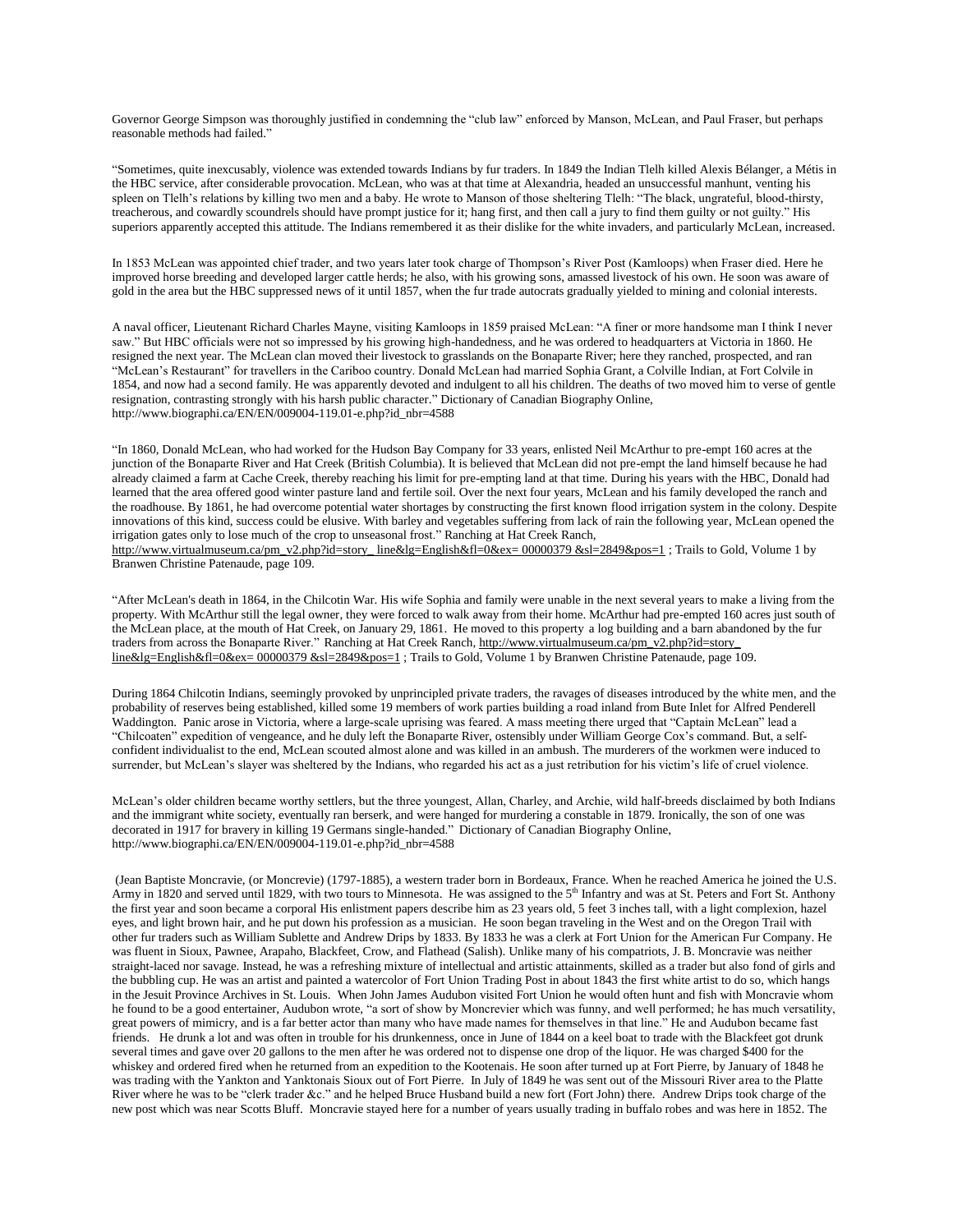post was later moved closer to the Oregon Trail. He was married to a Sioux woman at this time. He made a land buy with the Sioux but it did not work out due to depredations on his farm by the Pawnee and Otoes raiders. Besides his land was not recognized by the government and he spent years writing to the officials to approve his land claim. He had a son named Alexander Moncravie who was to die of Civil War wounds in 1876. He died in Brownsville, Nebraska on July 18, 1885, at the age of 88[. http://www.questia.com/read/9907871/french-fur-traders-and-voyageurs-in](http://www.questia.com/read/9907871/french-fur-traders-and-voyageurs-in-the-american-west)[the-american-west;](http://www.questia.com/read/9907871/french-fur-traders-and-voyageurs-in-the-american-west) Plains Indian History and Culture: Essays on Community and Change by John C. Ewers; South Dakota Historical Collections, Volume 9, page 210; French Fur Traders & Voyageurs in the American West, edited by Le Roy Reuben Hafen, page 233).

## Sir George Simpson made his around the world trip that year 1841. Edward Berland was assigned to meet Sir George Simpson with horses near Tobacco Plains and guide him through

Montana. (Sir George Simpson (Just a few words on him and his long career. Sir George Simpson (1786 or 1787 or 1792 – 7 September 1860) was the Canadian governor of the Hudson's Bay Company during the period of its greatest power. During this period (1820-1860) he was in practice, if not in law, the British viceroy for the whole of Western Canada. His efficient administration of the west was a precondition for the confederation of western and eastern Canada. He was noted for his grasp of administrative detail and his physical stamina in travelling through the wilderness. During his administration the HBC often returned a 10 percent profit. Excepting voyageurs and their Siberian equivalents few men have spent as much time traveling in the wilderness. He was also the first person to have "circumnavigated" the world by land.

Born circa 1787 at Dingwall i[n Scotland,](http://en.wikipedia.org/wiki/Scotland) he was the illegitimate son of George Simpson (b.1759), and an unknown mother. He was raised by two aunts and his paternal grandmother Isobel (Mackenzie) Simpson (1731-1821), daughter of George Mackenzie, 2nd Laird of Gruinard (grandson of George Mackenzie, 2<sup>nd</sup> Earl of Seaforth) and Elizabeth, daughter of Duncan Forbes, Lord Culloden. Simpson's father was a first cousin of Sir Alexander Mackenzie's father-in-law.

In 1808 he was sent to London to work in the sugar brokerage business run by his uncle, Geddes Mackenzie Simpson (1775-1848). When his uncle's firm merged with that of Andrew Colvile in 1812, Simpson came into contact with the Hudson's Bay Company since Colvile was a director of the HBC and the brother-in-law of Thomas Douglas,  $5<sup>th</sup>$  Earl of Selkirk. He must have shown great ability, for in 1820 Colvile appointed him Governor-in-Chief, locum tenens of Rupert's Land.

His circumnavigation of the world in 1841. He left London in March 1841 and went by canoe to Fort Garry (Winnipeg). On this part of the trip he was accompanied by James Alexander, 3<sup>rd</sup> Earl of Caledon, who left to hunt on the prairie and published a journal. Travelling on horseback to Fort Edmonton he passed a wagon train heading for the Oregon country - a sign of what would soon destroy his fur trade empire. Instead of taking the usual route he went to what is now Banff, Alberta and made the first recorded passage of Simpson Pass (August 1841) and went down the Kootenay River to Fort Vancouver. Guessing that the 49th parallel border would be extended to the Pacific and considering the difficulties of the Columbia Bar he proposed to move the HBC headquarters to what is now Victoria, British Columbia, a move that earned him the enmity of John McLoughlin who had done much to develop the Columbia district. He took the Beaver to the Russian post at Sitka, Alaska and then another boat as far south as Santa Barbara, California stopping at the HBC post of Yerba Buena, California on San Francisco Bay. At some point he met Mariano Vallejo. He sailed to the HBC post in Hawaii (February 1842) and back to Sitka where he took a Russian ship to Okhotsk (June 1842). He went on horseback to Yakutsk, up the Lena River by horse-drawn boat, visited Lake Baikal, went by horse and later carriage to Saint Petersburg and reached London by ship at the end of October 1842. This trip was documented in his book, "An overland journey round the world." [http://en.wikipedia.org/wiki/George\\_Simpson\\_\(administrator\)](http://en.wikipedia.org/wiki/George_Simpson_(administrator)) What a marvelous trip this must have been!)

and on pages 180-181 he writes to HBC Governor George Simpson at the Red River Settlements on April 24, 1841:

"Edouard Berland is now here and has furnished all the necessary information on the subject of the land route to this place ... The round by the Tobacco plain and Flatheads he condemns in toto, as you will see by the enclosed sketch of the country, he proposes to leave the Kootenais River at McDonald's stream  $\&$  cut straight through the country until you again fall upon that river at the Traverse. There is a regular Indian track ... [Berland] will be at the aforesaid little stream end of June with 25 horses, and at Thompson's House on the Columbia Lakes 10th July .. he will meet you at the Bow River traverse a day's ride above the old fort on or before 25th ... From Bow River old fort/four days from Edmonton/ to Colvile have marked out 14 encampments & I have no doubt in the 15 days the distance can be performed ... Berland himself you will find very useful & intelligent on all points connected with the route &c &c  $\ldots$ . The Columbia, after consulting the most experienced watermen in this country, I entirely disapprove of ..."

And, on the same day (April 24, 1841) he also wrote to John Rowland at Fort Edmonton **"**John Rowand [\(c.](http://en.wikipedia.org/wiki/Circa) 1787 – 30 May 1854) was a fur trader for the North West Company and later, the Hudson's Bay Company. At the peak of his career, he was Chief Factor at Fort Edmonton, and in charge of the HBC's vast Saskatchewan District." wikipedia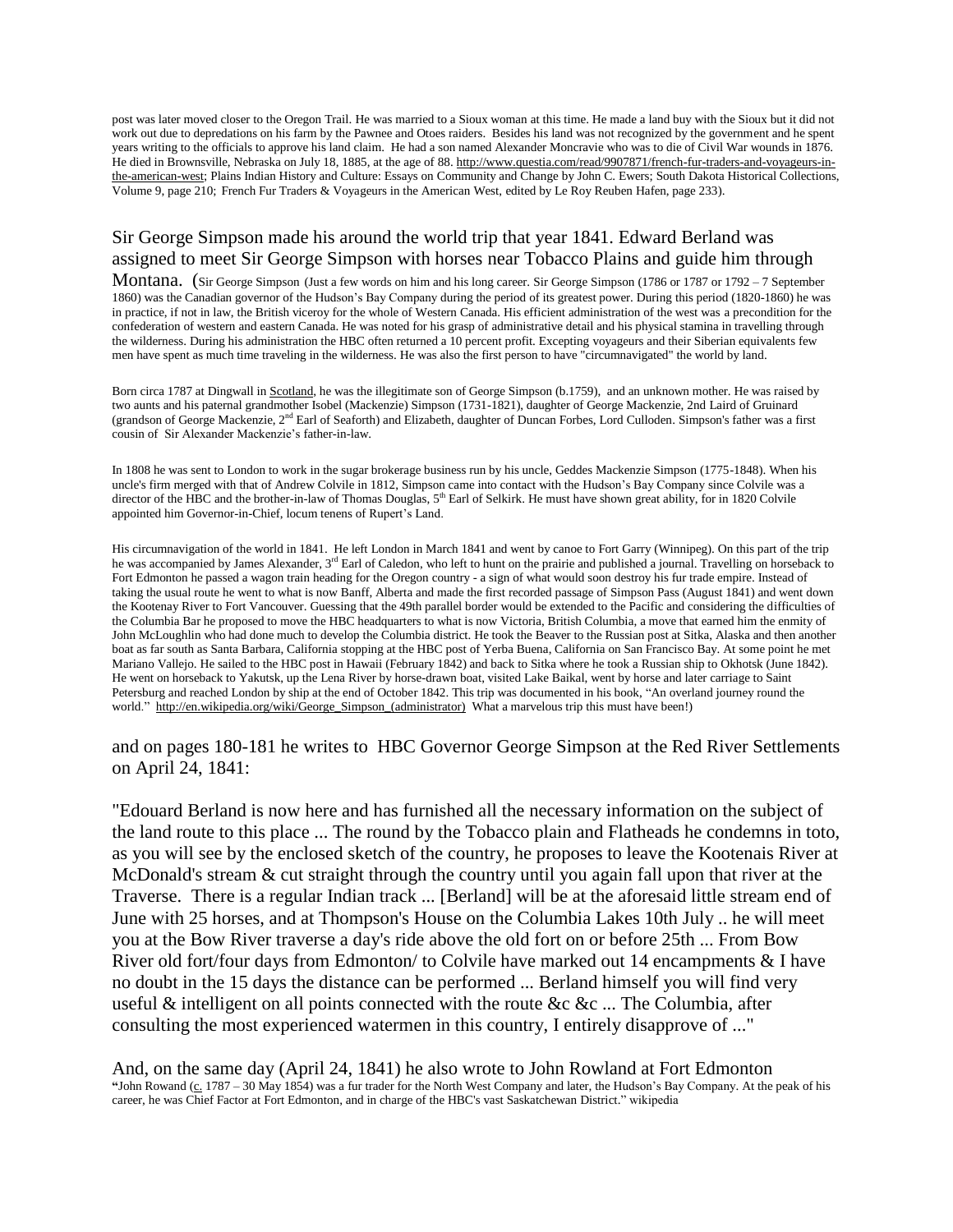"..This forenoon the answer to your London Budget  $\&$  the coast papers arrived from below, having left Vancouver as late as the 12th. Our Chiefs seems entirely in favor of the plains for his Excellency. Berland is now here & has undertaken to lead you all from the Bow River Traverse to here in 15 days riding without going by Tobacco plain or Flatheads at all. He leaves this in a few days with 25 horses... I have been very explicit on everything with the great man himself, and sent him a rule of thumb sketch of the country and all the encampments ...

Everyone is so sanguine about this land trip for the governor (mind we are not so as regards a general pass that way) we sent but one Boat to the mountain ... In truth the most celebrated boatmen in this country condemn the idea of attempting the Upper Columbia before September ... I shall be looking out for you all here by the 10th August..."

And, on May 26, 1841 Archie McDonald wrote to Governor Sir George Simpson at the Red River Settlements:

"..The last news from the Gents gone out is of the 10th .. and came safe to hand six days ago ... Two days previous to their return [Joseph] Monique & 4 other Bouts joined me from Vancouver for assisting down our craft. On the 23rd also cast up Mr. [Donald] McLean from Thompson River, & yesterday was followed by Messrs.[Archibald] McKinlay & [Henry] Maxwell with 26 men from Okanagan detached thence by Mr. [Peter Skene] Ogden - all for the purpose of lending a hand down with our six Boats ... To complete the happy assemblage here within the week from the four cardinal points, parson [Elkanah] Walker popped in upon us this afternoon for a passage down to attend what they call their annual meeting, this year to be held at Dr. [Marcus] Whitman's [Waiilatpu], and tomorrow God willing we make a move ... Berland left this with 28 horses at the appointed time ... (He was on his way to meet HBC Governor Sir George Simpson.)

After Mr. [John] Tod left Kamloops (8th March) and before [Frank] Ermatinger and McKinlay arrived (about 18th April) McLean's people had two bloodless shots at the [Samuel Black's] murderer. Not many days after, he himself came up with the villain again, but not I believe altogether bloodless. Since then no further attempts have been made on the life of the fiend ... The place [Kamloops] at present is, in the usual way for the summer, in charge of Lolo [Jean Baptiste Leolo, guide and interpreter]...

It is with much concern I have to inform you that poor Mr. [Pierre] Pambrun ... [had] a very serious fall from his horse ... Dr. Whitman of the nearest missionary station who was immediately sent for writes me of 12th thus: "The cord slipped out of the horse's mouth, Mr. P. rose in his stirrups to bring the rope up to the horse's throat  $\&$  in this act he got a very serious bruise from the saddle & afterwards fell to the ground with great violence .. all the lower extremities suffer much ... nothing can be told yet as to the probable result of the case.' Pierre Pambrun died three days later.

(Archibald McKinlay was born in 1811 in Killin, Perthshire, Scotland. He entered the service of the Hudson's Bay Company as an apprentice clerk at York Factory in 1832. His service with the Hudson's Bay company includes: Clerk in charge of the Forks, Red River Settlement, 1834; Columbia District, 1835; Clerk, New Caledonia District, 1836 to 1838; Clerk, Bona Ventura expedition, 1839 to 1840; Clerk in charge of Fort Walla Walla, 1841 to 1846; Chief trader and charge of Wallamette Falls 1846. He was on leave from 1849 to 1850 and retired from the HBC in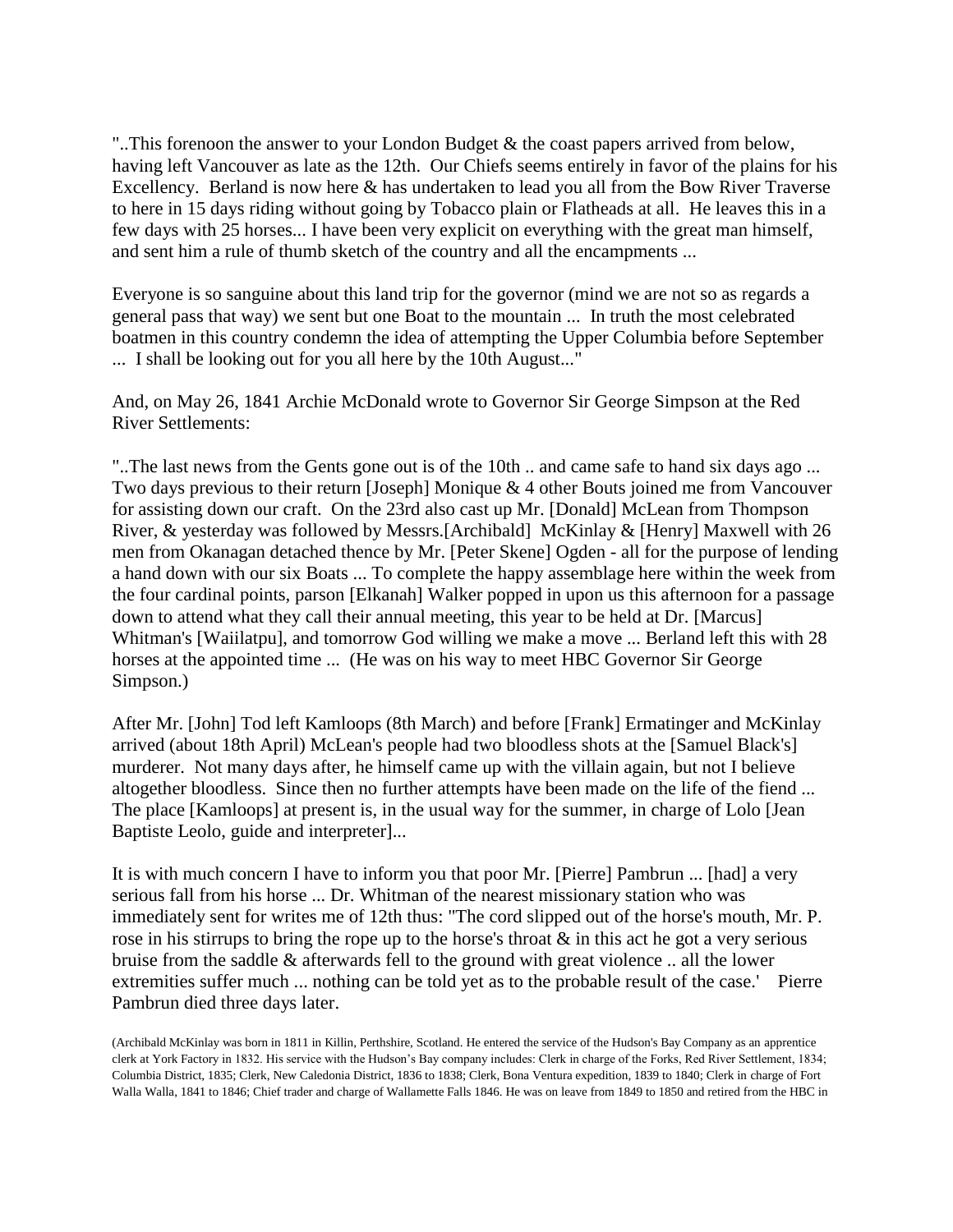1851 remaining in Oregan with his wife Sarah Julia Ogden, daughter of Peter Skene Ogden, whom he married in June 1840 and their five children.

After his HBC service he created the firm of Allan, McKinlay & Co. in Oregon City with G.T. Allan and Thomas Lowe. They operated as an agent of the HBC in Willamette Falls until severe flooding in December 1860 left the business in ruins. In 1862 McKinlay moved his family to Lac La Hache, where Sarah's father Ogden had settled, and pre-empted 160 acres of land. They established a ranch and Roadhouse at 115 Mile that catered to travellers moving through on the Cariboo Road.

In 1876 he was named as one of the commissioners of the Joint Indian Reserve Commission, along with A.C.Anderson and G.M.Sproat. McKinlay was the provincial representative. He was not supportive of the Dominion's involvement in the commission as he felt that it was the province who had the right to allocate the land rather than the Dominion. In his commission diary he complained about Anderson, the Dominion representative, not listening to his provincial address when meeting with Native leaders. He also strongly disagreed with his fellow commissioners when they sided with the Okanagan people when two ranchers O'Keefe and Greenhow had illegally pre-empted land at the north end of Okanagan Lake. Sproat granted the land to the Okanagan's for their reserve. McKinlay had privately instructed the ranchers not to cooperate with the commission. McKinlay, a settler himself, placed the settlers interests ahead of the Okanagan's reserve needs. The JIRC was disbanded and reduced to a single commission with G.M. Sproat in 1878.

McKinlay returned to his ranch at 115 Mile. Ironically, when preparing for retirement McKinlay requested a survey of his property and found that his pre-emption had never been registered. He had submitted the papers to Judge Baily Begbie but they were never processed. He also neglected to apply for a certificate of improvement which is the next necessary step. In 1878 a Crown land grant for 700 acres was issued October 17, 1878 thus resolving the issue. He lost his eldest son James when he was robbed and murdered on his return trip from the coast where he had sold a band of horses. He spent later retirement years with his wife at their daughter Darah Fergason's at Savona BC. until his death in 1919. http://jirc.ubcic.bc.ca/node/48)

(Henry Maxwell (1817-?) plodded his way through the fur trade essentially being used to fill in positions and usually always under the command of others. Maxwell joined the HBC in 1835 and for the next four years, served at two posts in the Kings Posts area but, apparently Simpson found him dull. By August 1840, Maxwell was at Fort Chilcotin and the following spring, Thompson River. He filled in at a variety of posts, for example, in the autumn of 1842, he was ordered to Connolly's Lake to relieve Mr. McBean. The next five years found him at Connolly's Lake and Fort George. In 1847 Maxwell obtained leave to proceed to Fort Vancouver on the sick list. Later in that year, he was the assistant to Chief Trader Richard Grant in the Snake Country stationed at Fort Nez Perces and subsequently left for Fort Hall. In 1850 he went to Champoeg and in the following year Peter Skene Ogden wrote of him: "I do indeed regret to say I cannot say one word in favour of Maxwell his want of popularity at Champoeg and also want of regular habits so it was commonly reported obliged me to removed him to the cape and then his vanity led him to believe he was an experienced Merchant..." (Ogden's letter, fo. 93d). He was then sent to deliver over Astoria to the Americans and subsequently sent to establish a sales shop at Cape Disappointment. In 1852 he left the Pacific Northwest coast and served in four Departments until ill health and the necessity to live in a better climate dictated his retirement on May 31, 1864. In 1864 he was noted to be at Dehi, Delaware Co., Iowa, in 1870 at North Douro, Ontario and 1871 in Yankton, Dakota. He was still alive in 1882. Henry Maxwell had one wife and three children. On February 12, 1844, he married Elizabeth/Betsey McIntosh and together they had Charlotte (1846-1847), Henri (1848-?) and an unnamed son (?-?). http://ubc.bcmetis.ca/hbc\_bio\_profile.php?id=MjIxNw==)

(Stories on Peter Skene Ogden and Francis Ermatinger will be added to this series later, Francis Ermatinger is done but just need to pare it down for this site and Peter Skene Ogden is nearly finished).

(Elkanah Walker crossed the plains with his new bride, Mary, in 1838, at a time when the Oregon Trail had not yet been given its name. Mary was known as the "third woman to cross the Rockies". The spent the next nine years as missionaries to the Spokane tribe, at their mission named Tshimikain. After the Whitman Mission killings in 1847, the Walkers moved to the Forest Grove area, where Elkanah took up farming and preached in the Congregational Church. They donated some of their land to help establish Pacific University. This photo was taken in Massachusetts in 1871, when the Walkers took the train to return for a visit to their home state of Maine.)

<http://www.oldoregonphotos.com/elkanah-walker-early-oregon-missionary-1871.html>He was one of the first to leave reference to Bigfoot. The Diary of Elkanah Walker, " Spokane Indians, he wrote: "Bear with me if I trouble you with a little of their superstitions. They believe in a race of giants, which inhabit a certain mountain off to the west of us. This mountain is covered with perpetual snow. They (the creatures) inhabit the snow peaks. They hunt and do all their work at night. They are men stealers.

They come to the people's lodges at night when the people are asleep and take them and put them under their skins and to their place of abode without even waking. Their track is a foot and a half long. They steal salmon from Indian nets and eat then raw as the bears do. If the people are awake, they always know when they are coming very near by their strong smell that is most intolerable. It is not uncommon for them to come in the night and give three whistles and then the stones will begin to hit their houses." (Drury 1976, pp. 122-123)

Reverend Walker's established mission was approximately located twenty-five miles northwest of present day Spokane, WA. His diary entry of the snow peak to the west could be one of several peaks in the Cascade Range such as Mt. Baker, Mt. Rainier, Mt Adams or Mount St. Helens or possibly he could have meant Mt. Hood on the Oregon side of the Columbia River. But Sasquatch researchers, myself among them, generally believe the missionary was referring to Mt. St. Helens which has always carried legends of Sasquatches, ape-like men..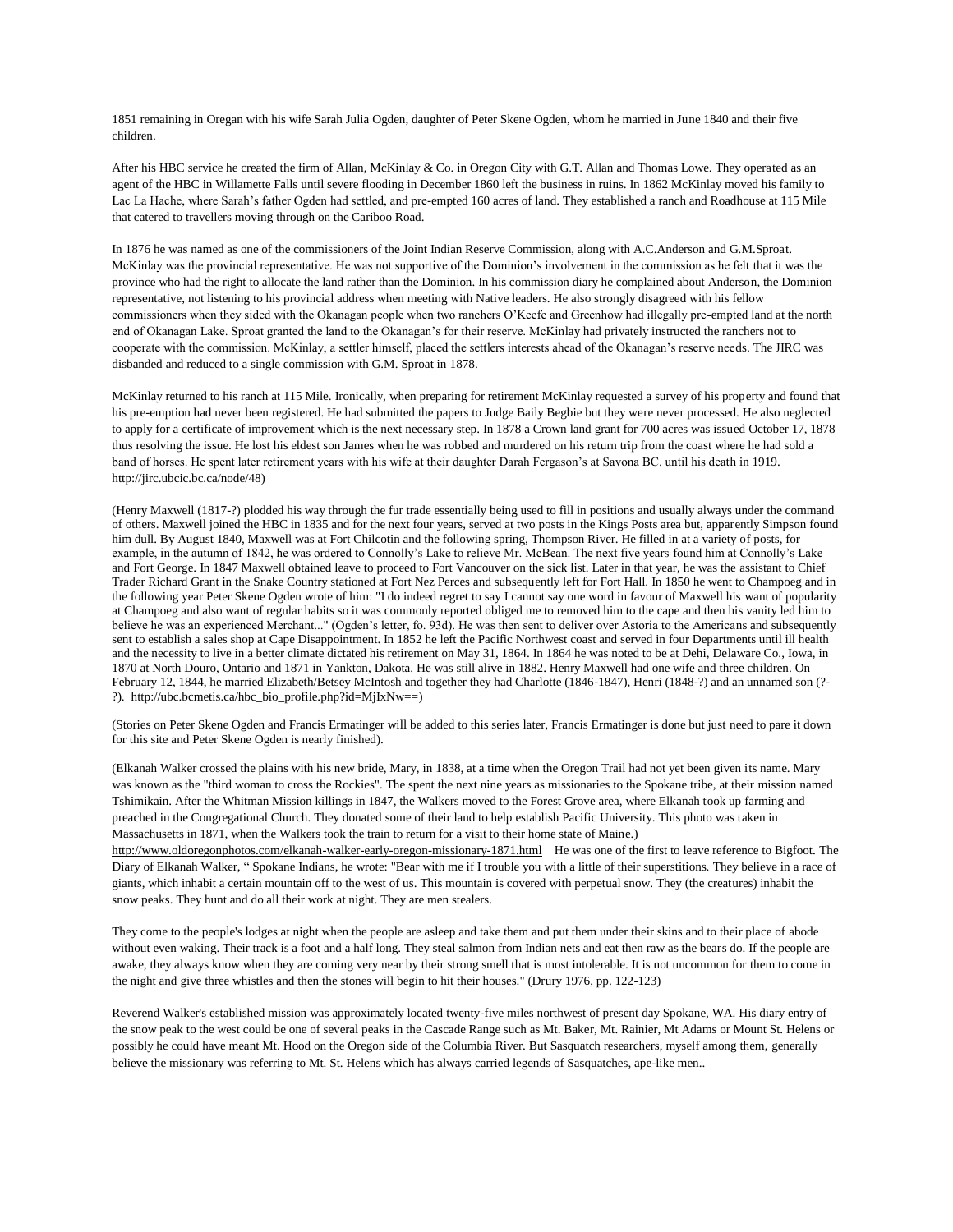Missionary Walker also penned pre-civil war references to this beautiful Mt. St. Helens as a place where the white man and the Indians never frequented "and who assert it is inhabited by a race of beings of a different species, who are cannibals and whom they hold in great dread."

In his private writings, he declared the Indians called these different beings "Seatcoes or Selahticks." Words, which he thought at the time of his writings possibly referred to renegade or outcast Indians banished from tribal villages and not the elusive timber giant. Of this referential point we can't be sure, but his diaries were the first to make mention of it.")

And, on August 1, 1841 from Fort Colville Archie McDonald wrote to Gov. George Simpson "en route westward":

".. Yesterday forenoon I thought the best arrangements I could make were made, but before the day was over entered the Indian that guided Wacon [Pierre Umphreville]with word that on joining Berland at the Lakes ... they found him seriously disabled in one of his legs & totally incapable of continuing the route with the other lad to Bow River as contemplated in the spring .. I am much concerned ... I now dispatch William Pion with another Indian to go on without pulling the bridle till he meets you ... Whenever that meeting may take place, it would ease my mind much and otherwise greatly tend to facilitate future operations could the Indian he returned immediately with such fresh orders as you may conceive necessary in so complicated an affair.

..The Outfit & horses for the plains trade I send off tomorrow in charge of Indians and four common hands, quite uncertain .. whether McPherson will be on time or not to meet them at the House and load the Boat. Canote [Humpherville] will be accompanied to the end of the Kootenais portage by old Charlo and both will proceed to the Traverse, carrying with them for Berland the supplies intended for the summer trade at that place.

Here itself we are all now in the press of our work ... the gathering [of our grain] will I much fear be a tedious and a losing process with so many sick, lame & blind as we have to depend upon for that duty ..."

"Umpreville had two wives and up to eleven children. His first wife was Pauline Sinpoil, by whom he had three children, Pierre (?-?), Isabelle (?- ?), and Gregoire (c.1825-?). After her death he married Marguerite (Marie) Michina who bore seven or eight children. Six of these children were Louise (c.1831-?), Jeanne (c.1833-?), Nancy (c.1834-?), Josephte (c1837-?), Louis (1838-?) and Félicité (1840-?)." Lives Lived West of the Divide" - vol. 3, "A Biographical Dictionary of Fur Traders Working West of the Rockies, 1793-1858," Bruce McIntyre Watson, Centre for Sicail, Spatial and Economic Justice, University of British Columbia, Okanagan, 3333 University Way, Kelowna, British Columbia, V1V 1V7, 2010, Page: p. 949.)

Edward Berland is mentioned in the "Narrative of a Journey Round the World During the Years 1841 and 1842", George Simpson, London, Henry Colburn, 1847--a reprint.

Sir George Simpson and his party were travelling overland across Canada, and were on the Saskatchewan River and George Simpson writes:

<sup>(</sup>Canote Umpherville was the greatest of the Columbia River voyageurs. "Canote Umpreville is first recorded as joining the North West Company in 1813, as an experienced canoe man, and continued in this capacity with the Hudson's Bay Company in 1821 from the time of coalition. He was at Astoria (Fort George) in the winter of 1813-1814, in 1814 he was a steersman on the brigade going East to Fort William (headquarters). He made at least one transcontinental journey and is recorded as working for George Simpson when he was in the area in the late 1820s. He was a steersman going West to the Pacific Slopes, and then a bout to the Columbia Department in 1821. From 1821 to 1826 he was a bowsman in the Columbia Department. From the 1826 to 1830 he worked out of the Fort Colvile area as a bowsman and guide, sometimes as a freeman for hire. For example, in November 1833, he left LaFramboise's Party to join the American Party. On May 31, 1842, while on the P.S. Ogden/Donald Manson brigade, this highly valued Columbia River guide, along with Pierre Martineau, David Flett, Louison Boucher and André Areuhoniante drowned when their boat was swamped in the Dalles above Okanagan. His widow and five small children went to live with her step-son Pierre (Wakan) Humpherville on French Prairie."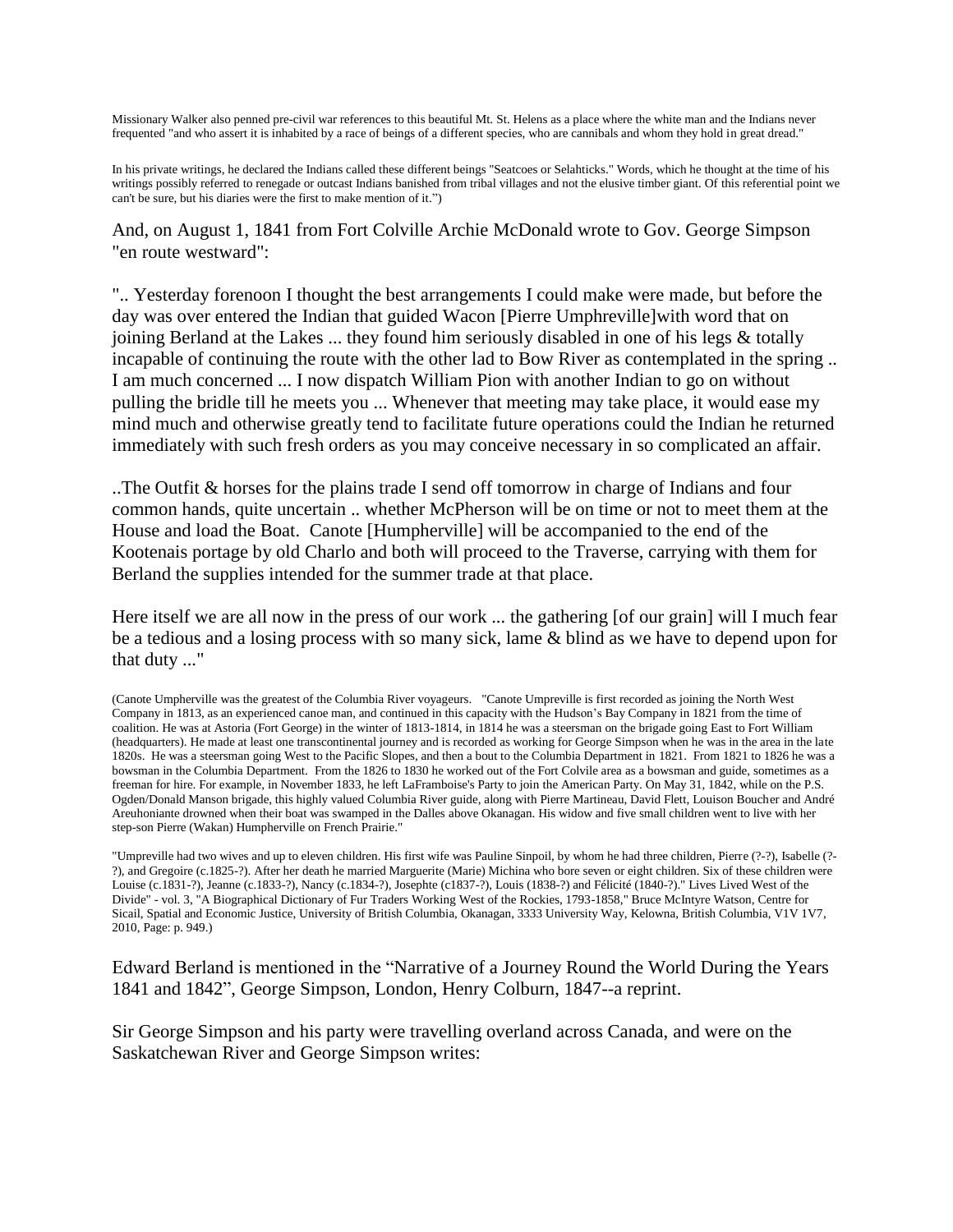"About two in the afternoon, we reached, as Peechee assured us, the Bow River Traverse, the spot at which a fresh guide from the west side of the mountains, of the name Berland, was to meet us with a relay of horses. But, whether this was the Bow River Traverse or not, no Berland was here to be found." page:117

"From these hills an abrupt descent brought us into a large prairie, through which our river wound a serpentine course; and, as the loaded horses did not arrive till five o'clock, we here encamped for the night, making one hearty meal for the day after a fast of twenty-four hours. Our day's work of twenty miles had fatigued us all to excess, for, by reason of the steepness and ruggedness of the road, we had been obliged to walk, or rather to climb and slide, a great portion of the way. On one of the trees, however, we found something that made us forget our toils, a hieroglyphic epistle, sketched thus with a piece of burnt wood:

It shows a drawing of two lakes --27--a river mark & an horse and a man and below all of this was written Edward Berland.

We speedily interpreted this welcome letter to mean, that Edward Berland was waiting us with a band of twenty-seven horses at the point where our river received a tributary before expanding itself into two consecutive lakes. As the spot in question was supposed to be within a few miles of us, Peechee was dispatched to secure our phantom guide; and two men were also sent in the opposite direction to bring up a missing pack-horse.

"Our two men, who had been sent to the upper traverse of the Bow River in quest of Berland, were here to rejoin us, and accordingly, just as we were mounting for our afternoon's march, they arrived with the unwelcome news that they had seen no trace either of horses or guide. If Berland had kept his appointment at all, our only remaining chance was to look for him at a crossing place on the Bow River, about a day's march below our own traverse; and accordingly, as La Graisse, one of the men who had just returned, gallantly volunteered, along with an Iroquois of the name of Jose Tyantas, to undertake this forlorn hope of an expedition, we forthwith despatched the hardy fellows with a little pemmican and a few pairs of moccasins, leaving them to supply all other wants with their guns....." page 121.

(A Charles Bruyere dit La Graisse was with David Thompson and was at Rocky Mountain House in 1800, he & Pierre LeBlanc & LeBlanc's wife journeyed into Kootenai country that same year. He was probably Susanna (dit La Graisse) Bruyere's father. Susanna was James Finley's (the son of Jocko Finlay) wife.) This could be the La Graisse who was with Governor Simpson.)

(Jose Tyantas is Joseph Tayentas (p. 910) who died of a lung infection at Fort Vancouver on February 28, 1848. According to an email from Bruce M. Watson to me  $3/22/2013$ .

<sup>&</sup>quot;Berland, Edouard. - Canadian in the service of the Hudson Bay Company served on the Columbia River in 1838-39. His name deserves to be quoted because of an incident that demonstrates the influence of the middle, even when this middle is purely Aborigine and that the influenced person belongs to our race. In the course of his great trip around the world, Sir George Simpson, Governor of the Company, arrived at the end of July 1841 at the crossing of the River l'Arc, where Berland had to wait with a band of horses sent to this encounter by authorities of Columbia. Sickness having forced him to stop before reaching this place, the Canadian, who could sign his name, but was entirely incapable of writing a letter, never the less found a way to communicate with Sir George. After some research, the former finished, by discovering an epistle of a new type, using coal to write on the bark of a bare tree. A human form was roughly drawn there, beneath was found what with a lot of willingness one could take for the signature of Berland. To the side was a quadruped which travelers interpret as an accompanied horse by the figure 27. Then a course of water was traced, which widened in two places to form small lakes. Sir George and his companions had no problem interpreting the message: Ed. Berland was found with a band of  $27$  horses close to the place where the river transformed into two stagnant ponds of water. They sought this place and there found their man." The translation of Dictionnaire Historiques des Canadiens et des Metis Francaise de l'Ouest, A. G. Morice (1908) pp25-26, (from the Canadian-American Journal of History & Genealogy for Canadian, French & Metis Study, Winter 1997-1998 Number 4, p155.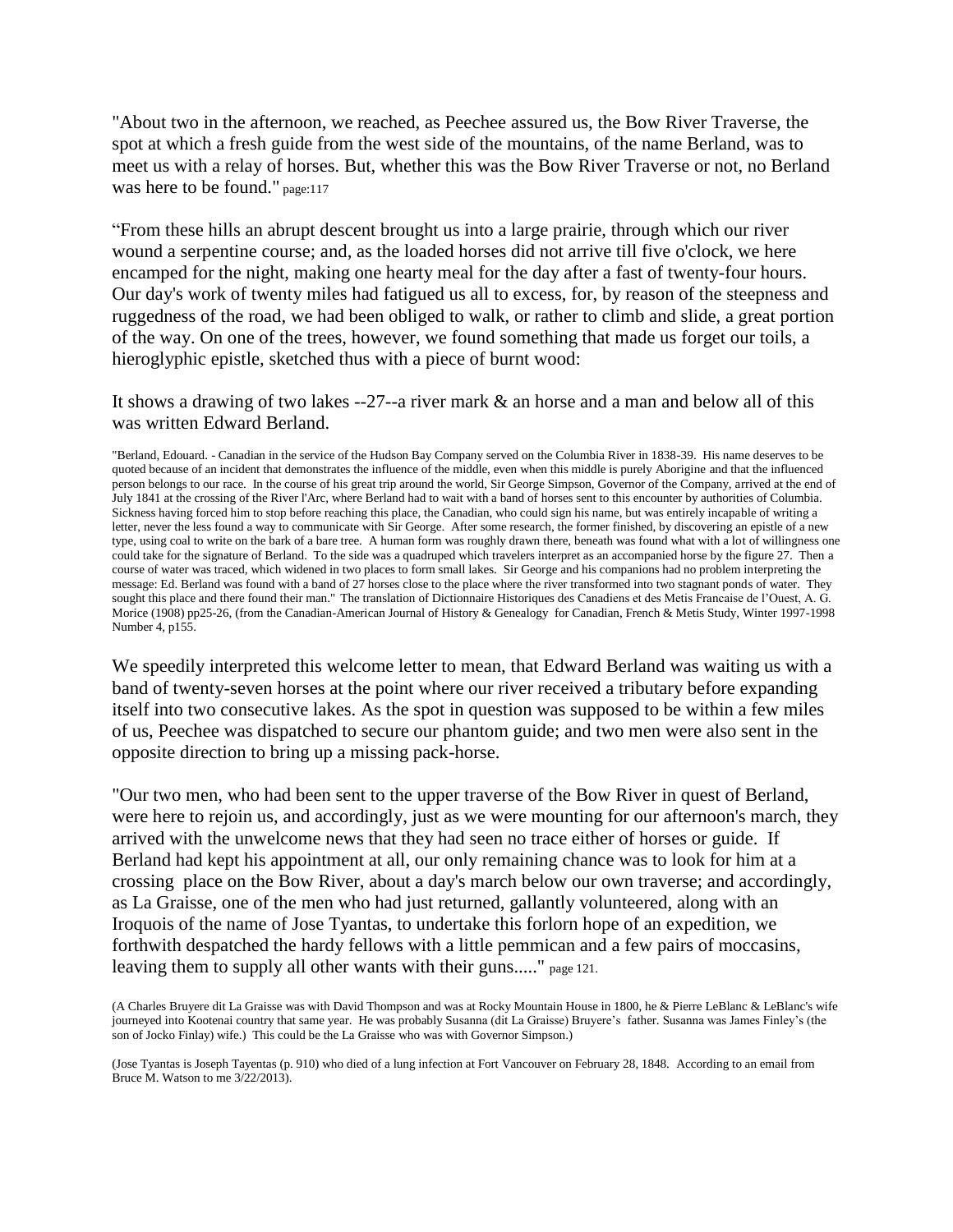This prairie had perhaps been selected by our correspondent as his post-office, from its being the place, at which the only two routes, by which we could have crossed the height of land in this part of the country, happened to converge. The emigrants, having been treacherously deserted, at Bow River, by their guide, a half-breed of some education, providentially met an Indian of the name of Bras Croche, who, being better acquainted with the mountains than Peechee, carried them through a little to the southward by a pass infinitely superior to ours; and they fell upon our track again near our present encampment.

The valley, for the prairie was surrounded by mountains, swarmed with mosquitoes to a greater degree than any place that we had hitherto seen. These insects were as formidable as they were numerous, for they found our horses and ourselves such a treat in this their lonely haunt, that they kept coolly and steadily sucking our blood, after the whole of us, both men and beasts, were nearly suffocated by the smoke that had been raised in order to drive them away. We could neither eat, nor write, nor read, our hands being constantly employed in repelling or slaughtering our small but powerful enemies. The Canadians vented their curses on the old maid, who had the credit of having brought this scourge upon earth by praying for something to fill up the hopeless leisure of her single-blessedness; and, if the tiny tormentors would but confine themselves to nunneries and monasteries, the world might see something more like the fitness of things in the matter.

Wherever the soil was composed of clay, we had noticed large holes at the roots of trees, which had literally been eaten out by the wild sheep. These animals use argillaceous earth as a medicine, just as the dog nibbles grass and the fowl swallows gravel; and probably their instinct teaches them, that, in the situations in question, the vegetable fibres, something in the nature of yeast, render the stuff both softer and lighter.

About nine in the morning Peechee brought Berland to us, who had been prevented, as he said, by illness, but, as we suspected, by laziness, from going forward to the Bow River. Of our new guide's horses, many, having never carried either rider or pack, were comparatively useless; and we were, therefore, obliged to complete our muster with a few of the best and hardiest of our old band. We left three men to take back the remainder to Edmonton; and by them we forwarded letters to the east side of the mountains." (Simpson never had much good to say about anyone).

"It was eleven o'clock before we evacuated this fearful nest of mosquitoes. As we advanced, the mountains gradually became softer, while their summits were no longer clad with snow. The scenery, from having been sublime, was now merely picturesque. Our path lay along a prairie of about two miles in width, skirted on the right by sloping hills, and on the left by the mountains, presenting at their bases an apparently artificial arrangement of terraces and shrubberies. In consequence of the recent droughts, every horse raised such a cloud of dust as almost to conceal itself from view; and as, through the same cause, the country was on fire, the atmosphere was filled with smoke so as to give the sun the same appearance of a red wafer, which he so often assumes in the murky skies of London.

In the afternoon we saw a lodge of Flat-bow Indians, our first natives on the west side of the continent. Compared with the Crees, their skins were darker, their features less pleasing, and their figures less erect. The head of the house wore a robe thrown over his shoulders; the mother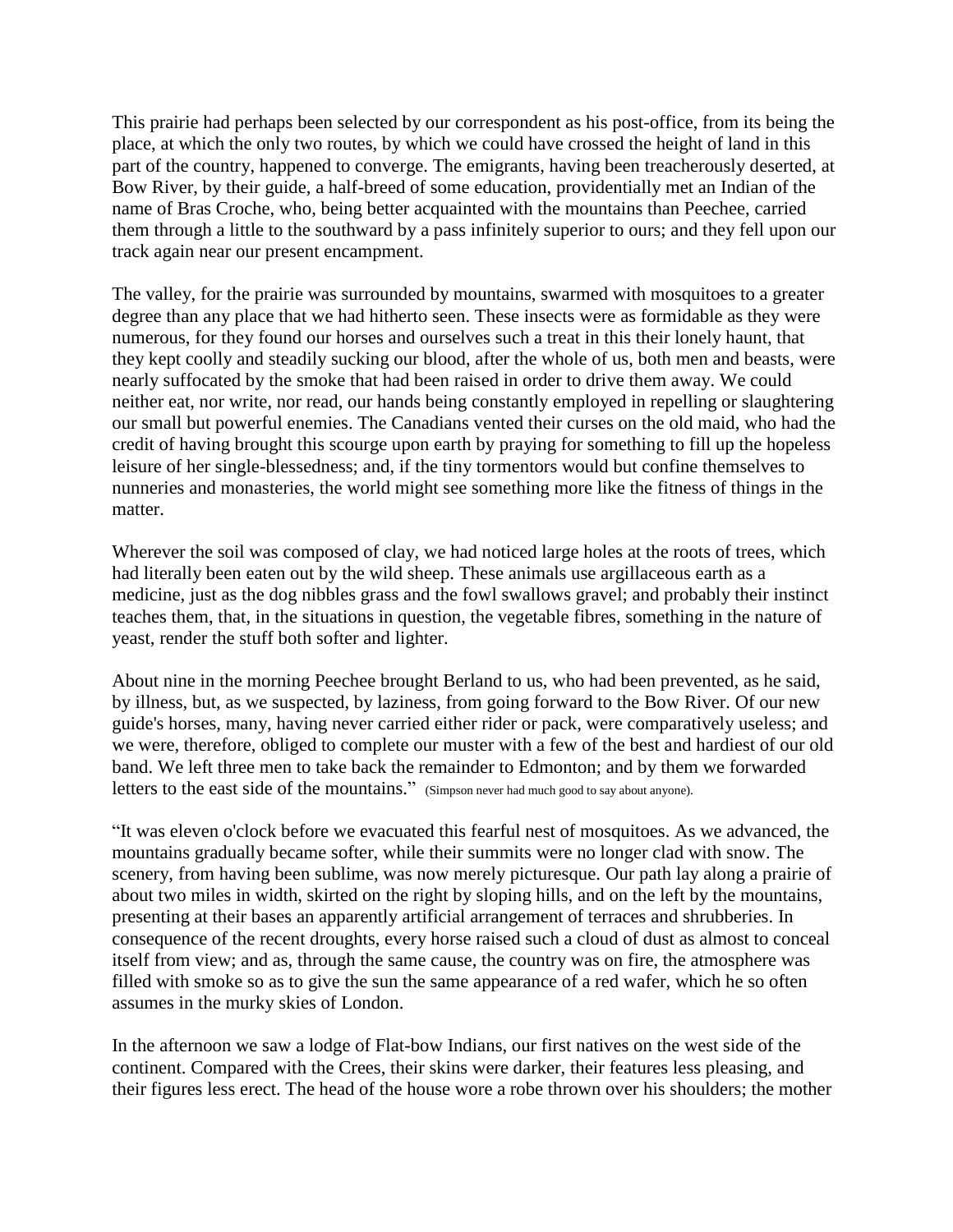sported a chemise of leather, rather short and dirty; the younger children had no other dress than what nature had given them; and two grown lads, whose bodies were wrapped with shreds and patches, had decorated themselves with caps of green baize and plumes of feathers. We encamped at the commencement of the second Kootonais Lake, obtaining for supper a few small trout of excellent flavor, absurdly enough called by the Canadians poisson connu.

About six in the morning the two men returned with the missing pack-horse. Near our encampment we observed that the stones in the bed of a little stream were covered with a yellow crust. Before starting for the day, Berland conducted us to three hot springs, about three miles distant, which doubtless caused the phenomenon in question. The water tasted slightly of alum, and appeared to contain a little magnesia; and, though we had neglected to take our thermometer with us, yet, on returning to the camp, we estimated the three temperatures respectively at about ninety, a hundred, and a hundred and twenty degrees. Two winters back, Berland, while suffering from a severe illness, made a bathing place of these springs; and he either actually was, or believed that he was, benefited by them.

Our route lay at first along the face of a steep hill, which rose abruptly from the shores of the lake; and the footing was so bad, that two of the wild horses, which had been loaded with packs by way of experiment, slid or rolled down the rugged surface, thereby lacerating themselves dreadfully. After getting beyond the end of the lake, we crossed over a lofty mountain to the well wooded banks of the river. The forest, which was still burning, had been on fire for some weeks; and many a magnificent tree lay smouldering in our path. We encamped in a thick and gloomy wood on an uncomfortable bottom of decaying vegetables and rank weeds. To-day we had left an Indian with horses, provisions, &c., for the use of our two men, who had gone back a second time to Bow River; and, on the occasion of sending our tired cattle to Edmonton, we had provided in the same way for the safety and comfort of our courageous emissaries.

On decamping, we marched three hours through burning forests, in which our track was blocked up by fallen piles of still smoking timber. After crossing a small river, we entered a prairie lying along the Kootonais, which bore a considerable resemblance to a fine park. Here and there were thick clumps, which yielded an inviting shade ; in other places the trees, standing apart, formed themselves into grand avenues; and the open sward was varied with gentle slopes and mounds. We here encamped for breakfast, a temperature of 85° in the shade imparting an exquisite zest to the cold and clear water of the Kootonais; and the stream afforded us a highly agreeable addition to our meal, in the shape of some fine trout.

However dexterous our people were in collecting our horses from the pasture for each of our two daily starts, they were rather reckless and cruel in their treatment of the poor animals. We had an example of this to-day, when one of our best horses had its skull wantonly fractured by a blow. Continuing our march along the prairie, we reached, towards sunset, a camp of six or eight lodges of Kootonais Indians. The whole premises appeared to be in a state of great consternation, till we were ascertained to be only whites; and then all the inhabitants, men, women and children, rushed forth, to the number of sixty or seventy, to shake hands with us. They were a miserable set of beings, small, decrepit and dirty. Though of the men there were two that might be called handsome, yet of the women there were none; and, in fact, the more venerable members of the fair sex, more particularly, when they shut their eyes and scratched their heads,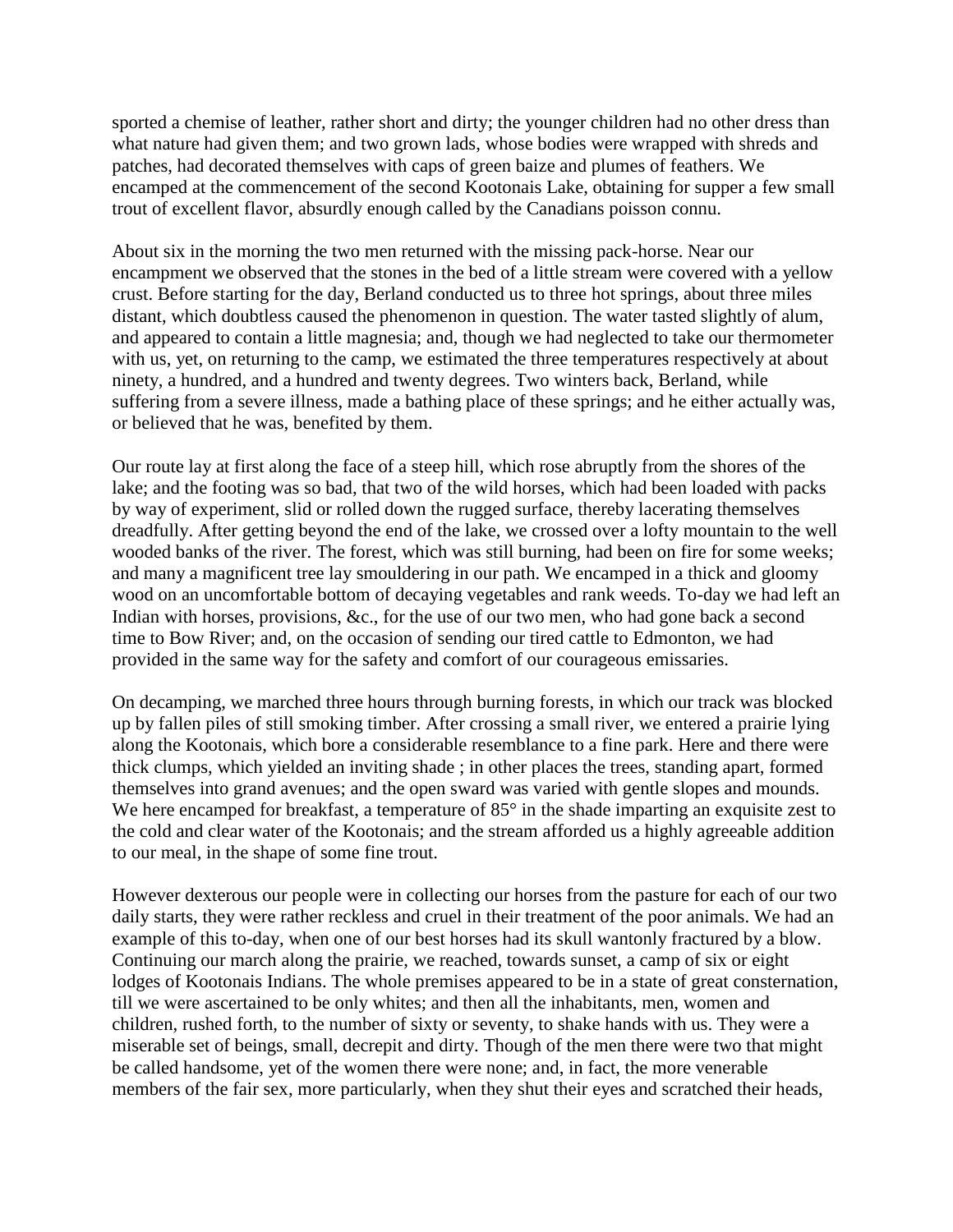hardly bore the semblance of human beings. The camp was under the command of an old chief, who, in virtue of a long pigtail, had formerly got the name of Grande Queue. Many years ago, when selecting some boys to be sent from the Columbia to Red River for their education, I had taken a son of this chief as one of them, naming him Kootonais Pelly, after his own tribe, and the Governor of the Hudson's Bay Company. The youngster, a fine, clever, docile lad, died,—a blow from which the father never recovered; and though the mention of the deceased would have been utterly repugnant to savage etiquette, yet I was pretty sure that the Grande Queue, as well as myself, was thinking rather of the poor boy than of anything else.

Being in great want of provisions, we offered a liberal reward to such as would follow us to our next encampment with either meat or fish; and, though we traveled ten or twelve miles farther, till we reached McDonald's River near its confluence with the Kootonais, yet almost all our friends, young and old, male and female, were there as soon as ourselves, bringing with them some raspberries and a considerable quantity of dried moose. Hungry as we were, this meat was so dry and tough as to be scarcely eatable. These people remained with us the whole night, squatting themselves in a double ring, the men in the inner circle and the women and children in the outer one; and in this position they did both their smoking and sleeping. While we were drinking our wine, they looked very wistfully at the flagon; and, to humor their silent solicitations, we gave a glass to two or three of the leaders, who drank it, with all becoming gravity, as "Great Chiefs Rum," though they were evidently disappointed by the want of pungency in the draught. They were all very dirty, dressed in skins; but, squalid and poor as they were, they possessed a band of about two hundred fine horses. The hair of the oldest among them was as long, and dark, and luxuriant as that of the young people, a peculiarity observable among Indians in general, arising probably from their knowing neither care nor thought, or perhaps from their always going bareheaded.

After passing slowly through some woods in the morning, we crossed a hill of considerable height; and, on reaching the valley below, where we intended to breakfast, we were surprised to find it preoccupied by a party of whites and their horses. Our new friends proved to be a guide and two men, whom Mr. McDonald, of Fort Colvile, immediately on hearing of Berland's illness, had sent to take his place. They, of course, brought no horses, expecting to have to take charge of the sick man's band. This was unfortunate, for, at this particular time, we had far greater need of cattle than of guides. The three men, however, did bring us letters from the Columbia, which gave satisfactory intelligence of both friends and business in that quarter.

In the afternoon we skirted along the shore of the Grand Quete Lake, of about twenty miles in length and four in width. From the borders of this sheet of water there rose abruptly, on all sides, lofty mountains of black rock, covered from base to summit with cheerless forests of pine, while the fathomless depths of the mirror that reflected them, might have been taken for a lake of ink, in which the very fishes might have been expected to perish. Through the woods on the eastern side lay our path, if path it could be called where fragments of ironstone, with edges like scythes, were cutting the feet of our poor horses at every step.

On encamping for the night at the southern end of the lake, one of the party was found to be missing,—a circumstance which, considering the perils that we had encountered even with the help of daylight,— excited a good deal of alarm. Signals were fired; and people were sent to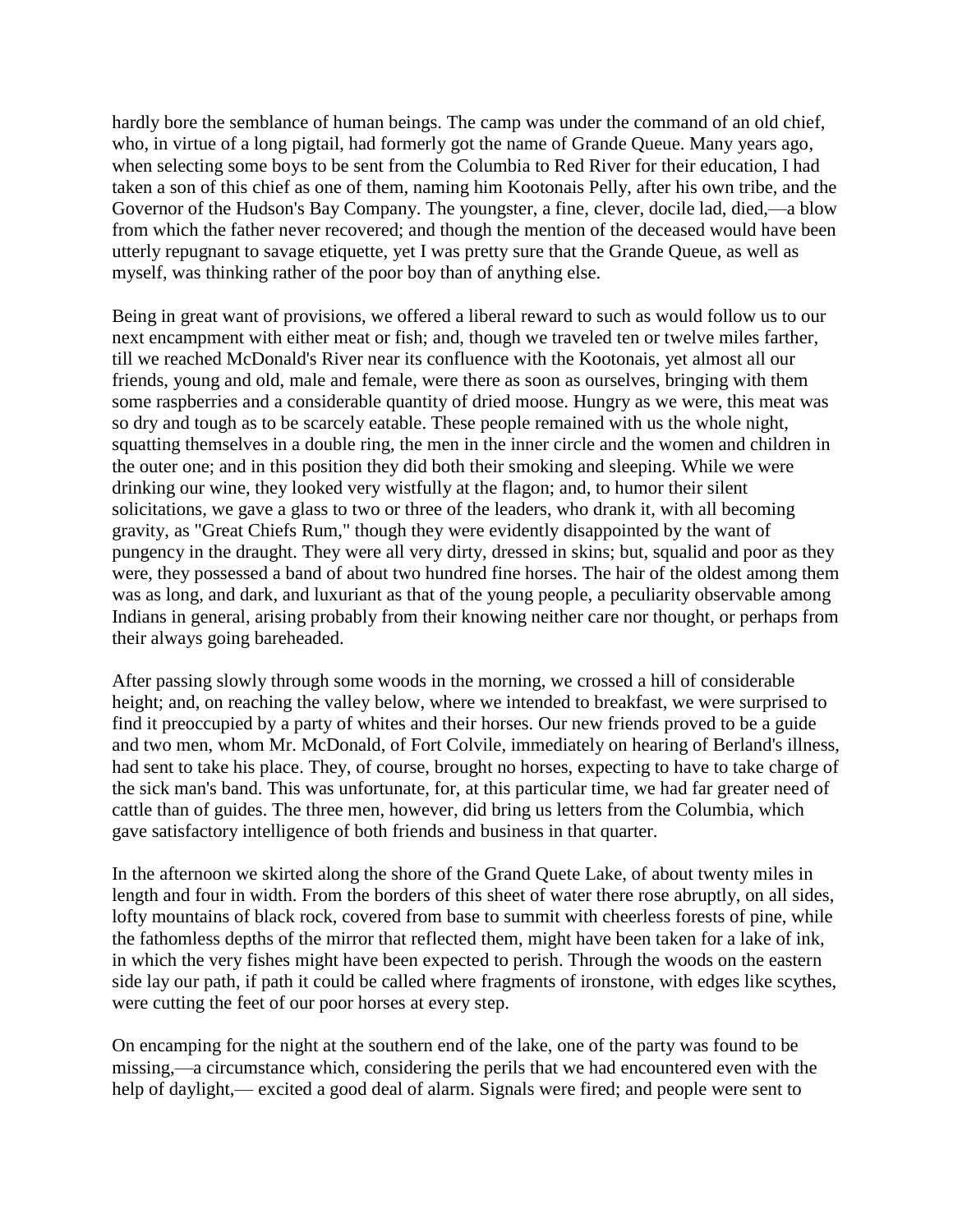scout for him. At length about eleven o'clock, the night being as dark as pitch, we were planning a closer and more extensive exploration of the scene of our afternoon's march, when, to our infinite relief, our missing companion was brought to the camp safe and sound. Having lingered behind the party, he had lost his way, which he succeeded in finding again only by the last glimmer of the twilight, and had not his good fortune thus come to his aid, his night's lodging would have been on the cold ground with no other covering than what he had been wearing during the heat of the day. This little event reminded us more forcibly than ever of the long absence of our two men who had gone back to Bow River; and we could only hope and trust for the best. Nor was this adventure the only misfortune of the day, for one of our horses had strayed with a box of valuable papers, and had been again caught after an anxious hunt of several hours.

## (Berland became ill.)

Next morning our new guide, a half-breed of the name of Pion, was installed in office, while Berland was sent ahead as far as the Kootonais River Traverse with a letter, which he was thence to dispatch to Fort Colvile by some of the neighboring Indians. Our path led us along the Grand Quete River, a stream which, in depth and blackness, appeared to retain the characteristics of its reservoir. The trees and underwood, however, beset us so closely, that we could catch only occasional glimpses of anything beyond them. We were now getting down into a region of varied vegetation. In addition to the pine, of which one of our party counted no fewer than sixteen sorts, there were the poplar, the birch, the cedar, &c., and the underwood, which gave us a vast deal of trouble, consisted of willow, alder, thorn, rose, and poire [pear]. Of wild fruits we found a large choice, raspberry, serviceberry, gooseberry, currant, bear plant berry, grain de chapeaux, grain d'original, atchakapescquas, hips and haws [rose hips and hawthorne], &c., with two almost unknown berries, a red one, that was deemed poisonous, and a white one, that was said to be eaten by the natives. The blueberry, usually growing here in great abundance, had this season entirely failed.......

#### (William Peone (Pion) will be part of this series later)

In the immediate neighborhood was a standing camp of the Kootonais, beautifully situated within a furlong of the river. An amphitheatre of mountains, with a small lake in the centre, was skirted by a rich sward of about half a mile in depth, on which were clumps of as noble elms as any part of the world could produce. Beneath the shade of these magnificent trees the white tents were pitched, while large bands of horses were quietly grazing on the open glades. The spot was so soft and lovely, that a traveler, fresh from the rugged sublimities of the mountains, might almost be tempted here to spend the remainder of his days amid the surrounding beauties of nature. We had the good fortune, however, to see this little paradise in its best state, for the lake was said to rise in the spring, to the height of twenty feet, to form, in fact, one sheet of water out of all the lower grounds.

The lake in question was the rendezvous where Berland, on behalf of the company, used to collect the hunts of the Kootonais; and, as he was now daily expecting his goods, we left him here to commence his trading. The people of this neighborhood were superior in appearance to such of their tribe as we had hitherto met, while they were extremely ready to assist us in carrying our baggage and catching our cattle, &c. They numbered about a hundred and fifty souls in all, possessing, notwithstanding their apparent poverty, upwards of five hundred fine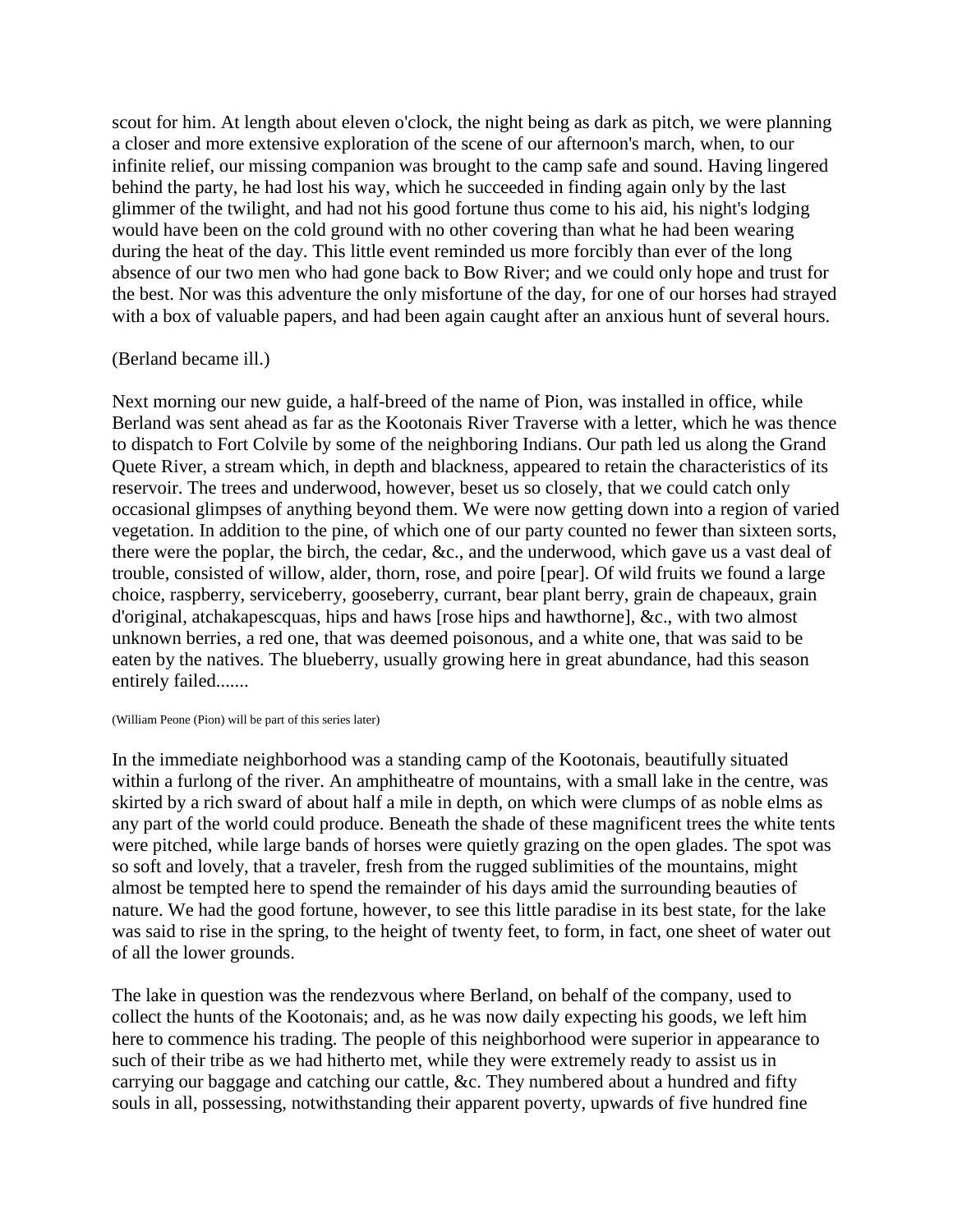horses, besides a large stud concealed in the mountains from the inroads of the Blackfeet; and these marauders, when they openly show themselves, are generally beaten off by the Kootonais, who, when they must fight, are bold and unyielding.

After exchanging three of our horses, we resumed our journey; and, having passed the lake, we ascended a very steep mountain, near the top of which we met a Kootonais on his way to the camp, with the meat of an antelope, which he had killed. He proved to be one of three whom Berland, immediately on arriving among them with my letter, had dispatched to procure some fresh provisions for us. Though the supply was thus destined for us, yet we hesitated about depriving the poor man of an article which he most probably required for himself; and, when we asked him how much he could spare, his only answer was to repeat several times, "My children are starving, but take as much as you please." We paid the man liberally for one half of his booty, leaving the other half to his family; and, as a proof of the scarcity of game at this season, the two other hunters either failed, or pretended to have failed, to obtain anything. This venison was a seasonable relief, for, during several days we had been reduced to a skinny description of dried meat, which was little better than parchment.

Along our route, and especially in the vicinity of native camps, we found many large trees cut down, which, from their enormous size, must have cost great labor, and as they had not obstructed the track, we were very much at a loss to account for the expenditure of so much toil. We afterwards learned, however, from the Indians, that their object was to collect from the branches a moss having the appearance of horse hair, which they used as food. By being boiled for three days and nights, this moss is reduced to a white and tasteless pulp, and in this state it is eaten with the kammas [camas], a root somewhat resembling an onion. To these unsavory viands are occasionally added, insipid or rather nauseous cakes of hips and haws. Such was the principal, if not the only food of these Indians at the present time.

Just as we were ready to start in the morning, La Graisse and Jose Tyantas, made their appearance to our great satisfaction, having been absent from us no less than ten days, in the second fruitless search for Berland. So far from suffering, as we dreaded on their behalf from hunger, they had never missed a single meal, having killed partridges, porcupines, a red deer, &c., and having moreover stumbled on Peechee's family, who out of their own abundant stock, supplied them with provisions.

We had not proceeded far on our morning's march, when we met a man of the name of Charlo, conveying from Fort Colvile, the goods that Berland was expecting at the grand camp of the Kootonais, in company with Madame Charlo and a child. The lady, a smart, buxom woman of the Pend' d'Oreille tribe, sat cross-legged on a fine horse, while the youngster, about four years old, was tied in his saddle on a steed of his own, managing his reins and whip in gallant style. Charlo had with him a bag of biscuit and another of flour for our use, and he also informed us that he had left a boat at the Kullespelm Lake to carry us down the Pend' d'Oreille river to a place where we should find a band of fresh horses waiting us. This intelligence was highly agreeable in both its branches. The exchange of the saddle for the boat would be a great relief to ourselves, and as to our present animals, to say nothing of mere exhaustion, their backs were galled and their legs were lacerated.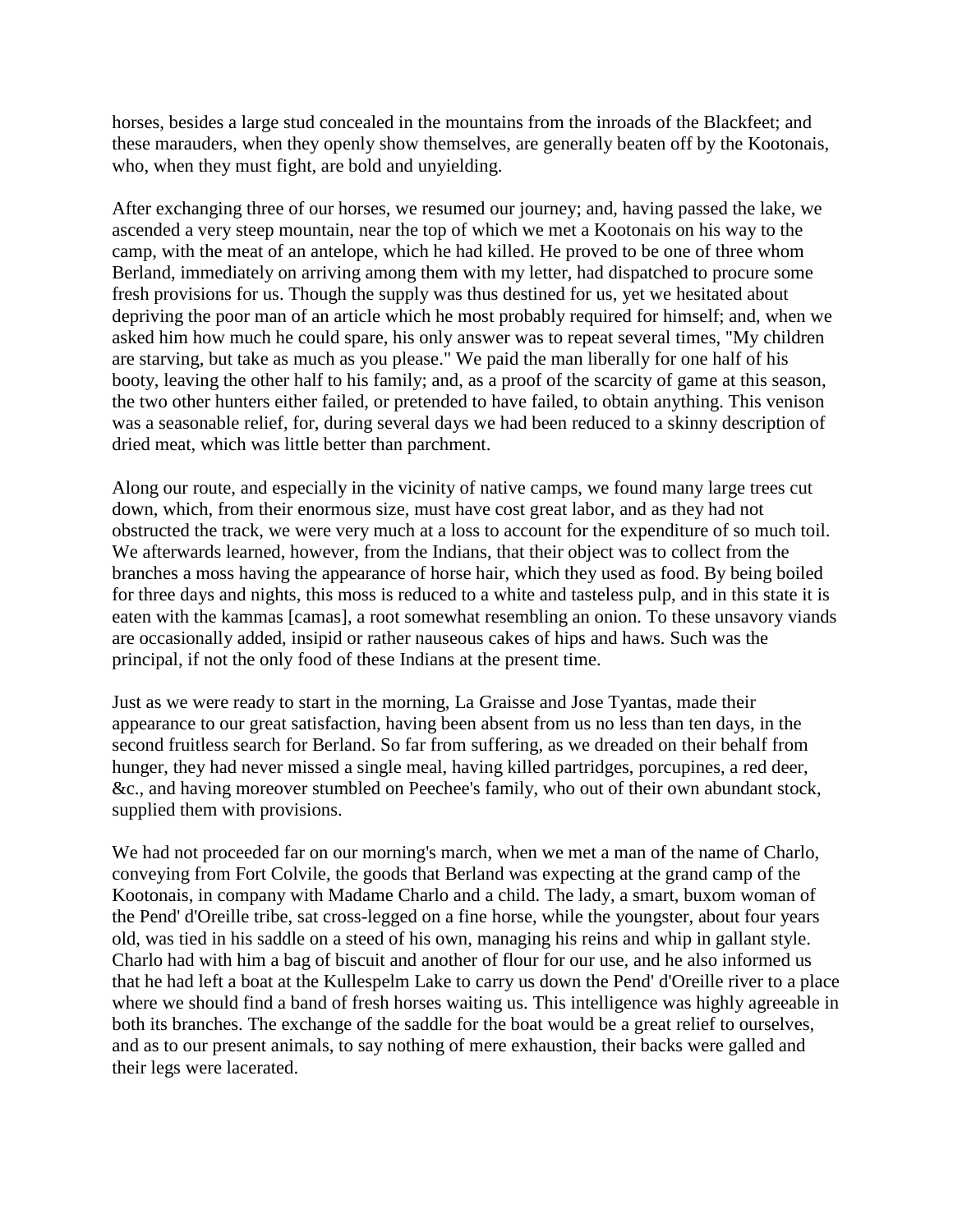Starting about five in the morning, we crossed the lake in two hours, and, thence running down the Pend' d'Oreille river, we reached our rendezvous about eight in the evening. The banks were well covered with excellent timber, while behind there rose on either side a line of lofty hills. The soil appeared to be rich; and the stream was deep and navigable, excepting that, at one cascade, a portage was necessary. At our landing place we found an encampment of two or three hundred Pend' d'Oreilles, who were preparing to go to hunt the buffalo. We were soon visited by about a dozen chiefs, who remained with us two or three hours. They were handsome in their appearance, and more stately in their manners than any savages that we had yet seen on this side of the mountains, and their graceful bow, as they shook hands, was rivaled only by their bland smile. In fact, their behavior was elegant and refined. Amongst our visitors was one individual, who had been entrusted with Charlo's horses, and he promised to bring them to us next morning." End of Simpson's narrative.

Archie wrote on January 4, 1841 from Fort Colville to Chief Factor John McLoughlin at Fort Vancouver:

"On affairs about the Kootenais, I am happy to say that so far we are exempt of the annoyance expected from the presence of 'Moncravier' but regret to add that poor Berland himself ... met with a serious disaster in the month of Octr by the upsetting of his skin canoe coming down from the tobacco plain. Of the property he actually lost four or five Bales of leather  $& 7$  Beaver skins & very narrowly escaped with life himself ... His Beaver will I think be more than last year ..." From "This Blessed Wilderness - Archibald McDonald's Letters from the Columbia 1822-44" edited by Jean Murray Cole, UBC Press, Vancouver/Toronto, 2001, page 167.

"This Blessed Wilderness - Archibald McDonald's Letter from the Columbia, 1822-4" edited by Jean Murray Cole, UBC Press, Vancouver/Toronto, 2011, page 197-198: Archibald McDonald wrote to Patrick McKenzie on October 31, 1841 from Fort Colvile:

"You already know my views in respect to your occupation for the winter ... Had you been with us earlier in the season your station would have been the Kootenais, & even now you proceed to Berland at the Tobacco plain via the Flatheads. There you will remain a couple of weeks  $\&$ make yourself as intimately acquainted as possible with the affairs of that place as it is more than probable there will be your future field of action. The language above all things you ought to direst your attention to, to acquire an intimate association with the Indians, the number of men in the different bands, the best disposed  $\&$  the best hunters  $\&c \&c$ . You will take an account of everything at the Tobacco plain for our information here & then return to the Flatheads where you will pass the winter. Old Pierre will keep charge there until your return, and sometime in December we shall expect to hear a full account from you of all that is going on above ..."

(John Patrick Spencer "Patrick" McKenzie, (abt 1818-abt 1888), known as Patrick McKenzie was hired on by the Hudson's Bay Company in 1839 and first served as an apprentice post master in the Saskatchewan District. He came to Columbia in 1841 and, on December 31, 1845, after having served at Kamloops and Fort Colvile, was discharged at Fort Vancouver. He appears to have re-enlisted again, this time as an interpreter, and served at Fort Colvile from 1851-1852. He retired in 1852. He was an interpreter for Isaac Ingalls Stevens in 1855. He married Nancy (Anna) Finley daughter of James and Susanna Finley and granddaughter of Jocko Finlay.)

And, on November 1, 1841 Archie McDonald wrote from Fort Colville to John Tod at Kamloops: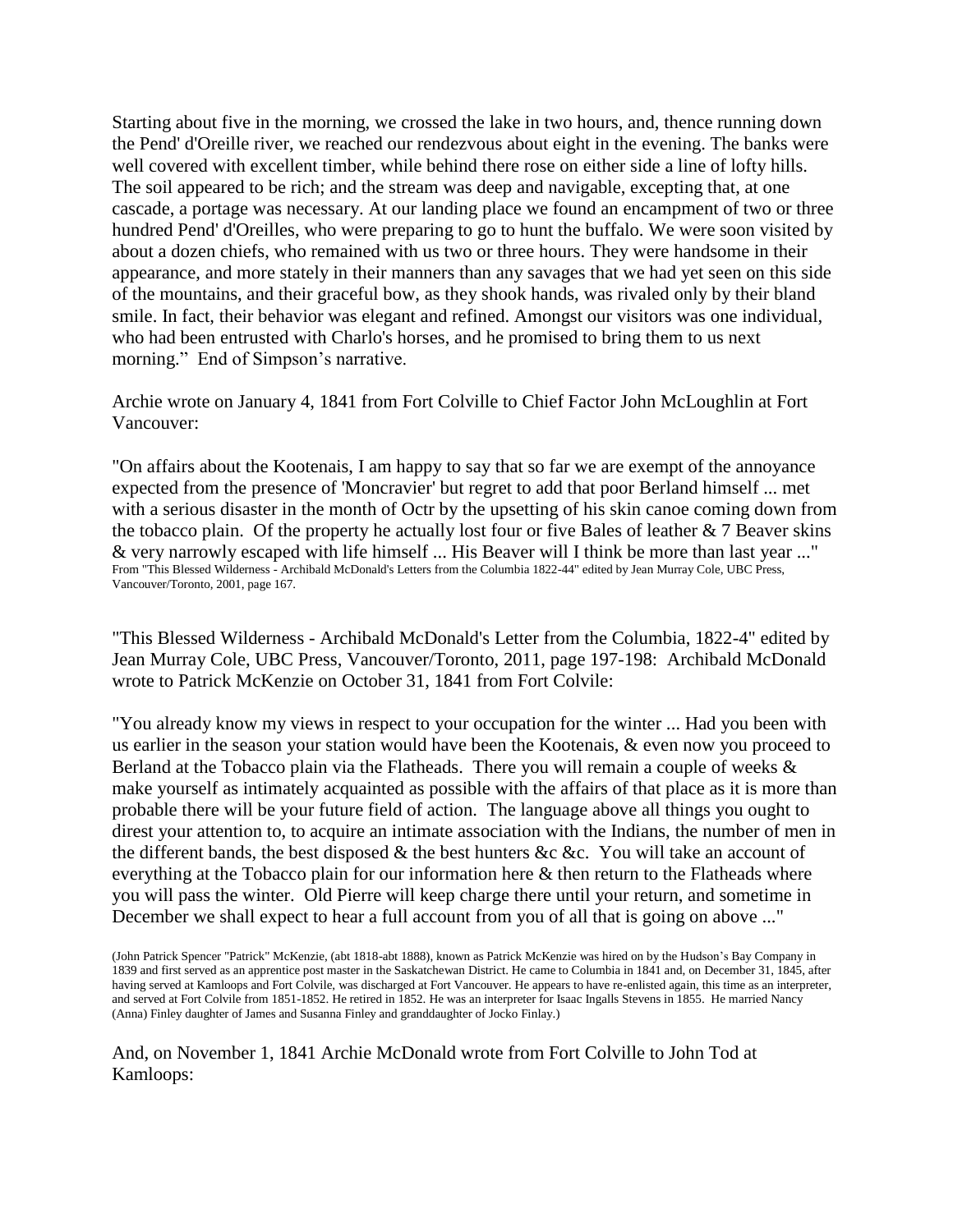"Yours of 10th Octr per Lafleur & 19th per Edouard I duly received - both these men now return with Mr. [Donald] Manson & party ... Mr. C. Factor McLoughlin's last communication from below ... authorizes little deviation from his original plan with respect to Thompson River affairs." This probably not this Edouard Berland? Unless he could travel in one day from Tobacco Plains to Kamloops.

(John Tod was Hudson's Bay Company chief trader he was born in October 1794 in the Loch Lomond area of Dunbartonshire, Scotland and died 31 Aug. 1882 at Victoria, British Columbia, Canada. In character Tod was a rough diamond, unconventional and radical. Thomas Simpson described him as a man "of excellent principle, but vulgar manners." Yet he was well read and able to play the flute as well as the fiddle. His appreciation of nature and his powers of observation are demonstrated in his letters as well as in his "Career of a Scotch boy," where he reveals himself as a good raconteur. In his correspondence with his friend Edward Ermatinger, Tod unfolds his love of family, his hopes, his disappointments. Dictionary of Canadian Biography.) Like his friend Francis Ermatinger he was not really liked by Governor George Simpson who kept both of them from making chief factor.

And, on pages 211-112 Archie McDonald wrote on April 19, 1842 from Fort Colville to James Douglas at Fort Vancouver:

"Mr. [Alexander Caulfield] Anderson with two Boats arrived here the day before yesterday. The supply of goods sent up is very handsome  $\&$  seems to have come in most opportunely for all the Jasper House freemen dropped down here with Berland the other day to have themselves equipped for a settlement on the Racine Amer (Bitterroot Valley), and this moment people from Mr. DeSmet too presented themselves for a large supply in ammunition, tobacco, Blankets &c &c for that quarter. I believe I have already noticed the manner in which we happened to fall short of grease last fall. In March I wrote up to the mission to beg the Indians gone to the cattle (buffalo) might be allowed to pass on with that article to meet our Boats at the little house middle of this month. The Rev. Gentleman now writes me as follows from the horse plain: "I have the honour to acknowledge the receipt of your two of March. The winter has been very severe on the Racine Amer & famine & starvation was at our very door, with consequence spent all our provisions  $\&$  ammunition to feed the needy  $\&$  destitute Indians.' Now it is clear that at this rate we can no longer depend on the Indians for grease. ..I am aware it is a sort of grievance this is not likely to excite much commiseration but it is nevertheless a most serious one to us, & one that must speedily be adjusted some way or other. My next object of distress is sacking, & the real object of the courier. Grain is called for from I may say every point of the compass, & I leave yourselves to judge how far a couple of pieces [of cloth for sacks] will enable me to meet the demand. Of the stock last year 15 yards of the Osnaburgh is all that is on hand  $\&$  of the sheeting not a foot. Chev'x skins (deer skins) too, which are occasionally turned to some account in that way, have entirely failed. So that altogether unless some stuff for Bags is here by the 25th May the Boats must go down light.

La Graisse was not back to the Kootenais till three days after Berland's departure. He however cast up here yesterday, the bearer of what is called the HB northern winter packet, which I forward without delay. We have now here three of Mr. Rowand's men & three Indians that accompanied LaGraisse awaiting his orders ... With respect to the men, nothing decisive can yet be said, but if we can judge from the strong feeling there is among them to cross, it is my opinion the same number of Bouts & middlemen as last year ought to come up for the Brigade. The present courier is directed to bring on for us the 30 horses you are good enough to order us from W.W. as we stand much in need of them.."

(James Douglas [KCB](http://en.wikipedia.org/wiki/Order_of_the_Bath) (August 15, 1803 – August 2, 1877) was born in Demerara (now part o[f Guyana\)](http://en.wikipedia.org/wiki/Guyana) to John Douglas, a Scottish planter, and Martha Ann Tefler[, or "a Miss Richie", according to Dictionary of Canadian Biography](http://en.wikipedia.org/w/index.php?title=Or_%22a_Miss_Richie%22,_according_to_Dictionary_of_Canadian_Biography&action=edit&redlink=1) a [Creole](http://en.wikipedia.org/wiki/Creole_peoples#Caribbean) originally from [Barbados.](http://en.wikipedia.org/wiki/Barbados) Telfer was *free*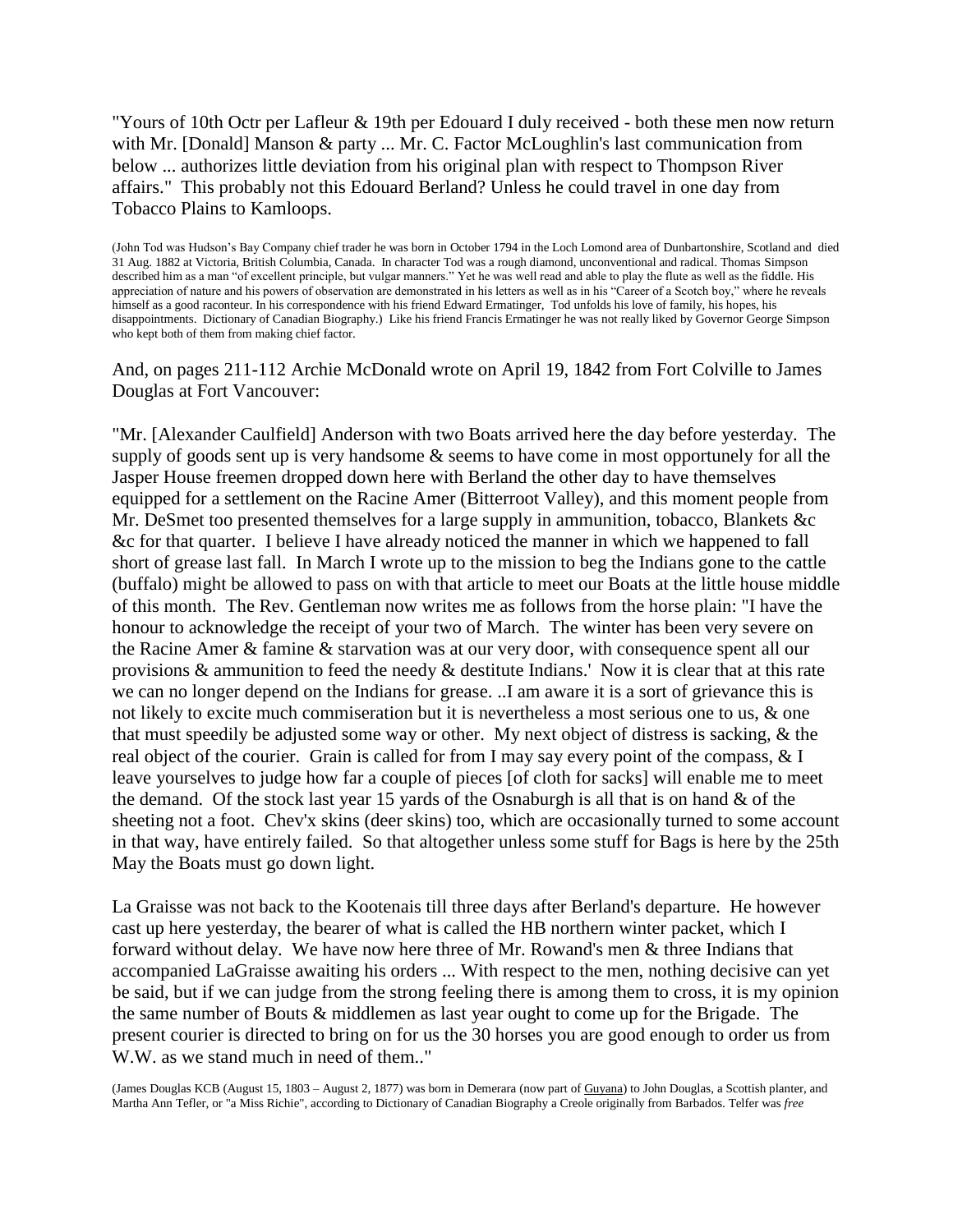*coloured*, which in her time and place meant a free person of mixed European and African ancestry. Thus, James Douglas - as all her children with John Douglas - was part black. The couple had a number of children together, but were not formally married. In 1812 James was sent to [Lanark,](http://en.wikipedia.org/wiki/Lanark) Scotland to be schooled. It is also believed that he went to school i[n Chester, England,](http://en.wikipedia.org/wiki/Chester,_England) where he learned to speak and write in fluent [French.](http://en.wikipedia.org/wiki/French_language) Sir James Douglas was a company fur-trader and a Britis[h colonial governor](http://en.wikipedia.org/wiki/British_Empire) on Vancouver Island in northwestern North America, particularly in what is now [British Columbia](http://en.wikipedia.org/wiki/British_Columbia) (B.C.). Douglas worked for the [North West Company,](http://en.wikipedia.org/wiki/North_West_Company) and later for th[e Hudson's Bay Company](http://en.wikipedia.org/wiki/Hudson%27s_Bay_Company) becoming a high-ranking company officer. From 1851 to 1864, he was Governor of th[e Colony of Vancouver Island.](http://en.wikipedia.org/wiki/Colony_of_Vancouver_Island) In 1858 he also became the first Governor of th[e Colony of British Columbia,](http://en.wikipedia.org/wiki/Colony_of_British_Columbia) in order to assert British authority during th[e Fraser Canyon Gold Rush,](http://en.wikipedia.org/wiki/Fraser_Canyon_Gold_Rush) which had the potential to turn the B.C. Mainland into an American state. He remained governor of both Vancouver Island and British Columbia until his retirement in 1864. He is often credited as "The Father of British Columbia". http://en.wikipedia.org/wiki/James\_Douglas\_(governor)

And, on page 222 Archie McDonald wrote on August 8, 1842 from Fort Colville to Chief Factor John McLoughlin at Fort Vancouver:

"...Berland I have sent to the Piegan lands with a 2 gallon Keg of rum to see if he cannot get a little grease for us .... all our grain is now overripe & scarcely a man that worked in the river is in fit condition to put his hand to any efficient labour yet. In short nothing can be more distressing than our present plight with so much to do with means so limited be it believed or not.."

From Baptismal Records, St. Ignatius Mission, Cusick, Washington:

Marianne Berland, daughter of Edward Burland, 10 years old.

1845

Father De Smet "Establishing near there the Mission of St. Francis Regis, sending his horses overland, he ascended the Clarke or Flathead River by canoe to Lake Pend Oreille, where, he "had a very agreeable and unexpected interview - with the respectable Peter Skeen Ogden," accompanied by Capt. Warre and Lieut. Vavasour, whom he would meet later on the Athabaska Pass. Parting from "the agreeable society," he followed Thompson's great road of the Flat-Heads for some distance before changing his course towards the North-West, to reach the Arcs-à-Plats [Flatbows] or McGilvray (Kootenae) near to the confluence of the Yaak with it; and there, on the feast of the Assumption, to establish a mission among those Indians, whom to his astonishment he found to be well instructed by Edward Berland, an employee of "The Honourable Company". The feast of the Assumption witnessed the first Mass ever to be offered in their land, which event was marked by the erection of a cross on the shores of a lake "among a grand salute of ninety

guns." The Missionary Journey of Father Peter De Smet, S.J., In What Are Now The Dioceses of Nelson, B.C., and Calgary, Alberta, and the Archdiocese of Edmonton, Alberta, in the Years 1845-46 by the Rev. RobertJ. McGuiness. http://umanitoba.ca/colleges/st\_pauls/ccha/Back%20Issues/CCHA1941-42/McGuinness.html

"De Smet's Oregon missions and travels over the Rocky Mountains, 1845-1846, by Pierre-Jean de Smet.

Since my arrival among the Indians, the feast of the glorious Assumption of the Blessed Virgin Mary has ever been to me a day of great consolation. I had time to prepare for the celebration of this solemn festival. Thanks be to the instructions and counsels of a brave Canadian, Mr. Berland," who for a long time has resided among them in the quality of trader, I found the little tribe of Arcs-a-plats docile, and in the best disposition to embrace the faith. They had already been instructed in the principal mysteries of religion. They sang canticles in the French and Indian tongues. They number about ninety families. I celebrated the first Mass ever offered in their land; after which ten adults already advanced in age and ninety children received baptism.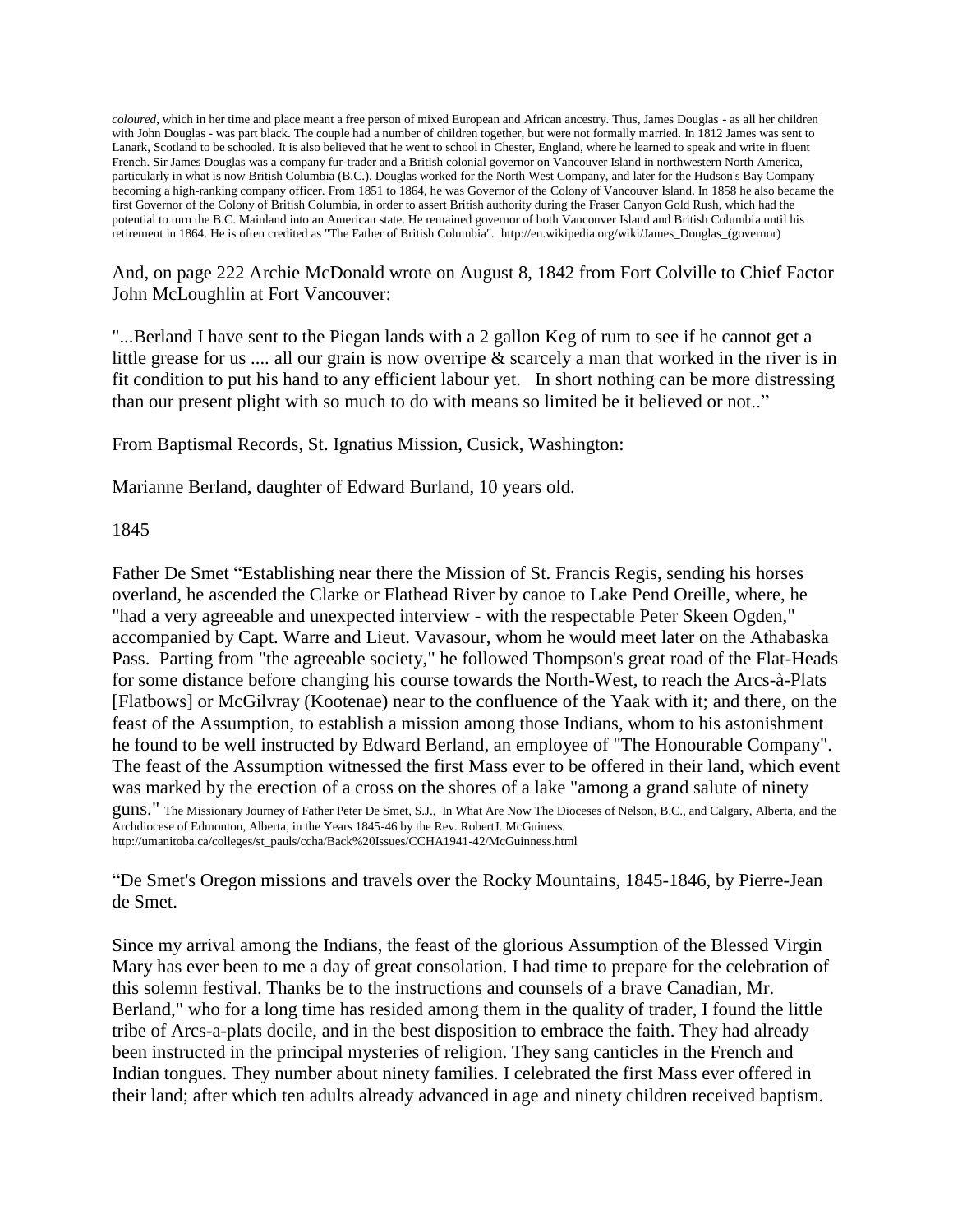The former were very attentive to all my instructions. In the afternoon, the erection of the cross was as solemn as circumstances would admit. There was a grand salute of ninety guns, and at the foot of the lowly standard of the God-Saviour, the entire tribe made a tender of their hearts to Him, with the promise of inviolable attachment to all the duties of true children of prayer, availing themselves of this occasion to renounce the remains of their ancient juggling and superstition. The cross was elevated on the border of a lake, and the station received the beautiful name of the Assumption. Under the auspices of this Kootenai Lake, in eastern British Columbia, is an enlargement of the river of the same name, seventy-five miles in length and with a width of from two to five miles. The river enters at the southern end, and leaves the lake about midway of its length opposite Pilot Bay. — Ed." (Arcs-a-plats, Kootenai or Kutenai or Kootenaha came to be known as "flat bow" or "flat bow people.")

"Father De Smet wrote a letter from the Kootenai country at the "ford of the Flat Bow River", Sept. 2, 1845:

"Mr. Berland had exerted his zeal to maintain the Kootenays and their brethen in the good dispositions in which I had the consolation of finding them." From Oregon Missions and Travels Over the Rocky Mountains in1845-6; Pierre Jean De Smet (Ye Galleon Press, Fairfield, WA.-1978); p-126.

In 1843 Father DeSmet wrote: "Thanks to the instructions and counsels of a brave Canadian, Mr. Berland, who for a long time had remained among them in the quality of a trader, I found the little tribe docile, and in the best disposition to embrace the faith. They sang the canticles in the French and English tongues."

"In the same expansion program which saw the closing of Salish House and its removal to Fort Connah, Sir George Simpson, Governor of the Hudson's Bay Company, in 1846 chose Edward Berland to locate a post on the Kootenay (River) with some permanence. Berland chose a site on the Tobacco Plains about five miles south of the 49th parallel, on the left side of the Kutenai River, near the mouth of Tobacco River." Interior Salish and Eastern Washington Indians; Vol.2; pp.251-252. Kootenai Post, or Fort Kootenai, or Linklater Post located near Rexford, Montana was used from 1846 to 1860. It was located on the left bank of the Kootenai River below the mouth of Young Creek. Another possible location was on the right bank of the Kootenai River at the mouth of the Tobacco River. <http://www.fortsandfights.com/Forts%20and%20Fights/Kootenai%204.htm> When Edward Berland died in 1853 John Linklater took over the post until 1864-65. "Next morning in a thick fog they found, within a few hundred yards of the river, three diminutive log houses. Two of them were not over ten feet square, and to enter them it was necessary to crawl through a hole - an apology for a door. The other, a little bigger, was the Kootenay chapel, which had been built when a missionary had been there the year before. This was the celebrated Fort Kootenay, marked in large letters on Arrowsmith's map. Hudsons Bay traders came there only for the winter, returning to Fort Colvile each spring. Blakiston's observations indicated that the post lay a little over five English miles south of the boundary. From The Palliser Expedition… by Irene M Spry, Macmillan, 1963.

"Edward Berland, a Canadian with an Indian wife, was up and down the river from 1841 on; in 1846 (perhaps because of the Boundary agreement, or perhaps because the Big Village of the Kootenais was here) he moved Kootenai House to Tobacco Plains; here he traded on both sides of the river (the west side was safer from the Blackfeet) and possibly on Indian Creek where the Big Village often camped, until his death about 1853." From Early Flathead and Tobacco Plains, Marie Cuffe Shea, 1977, p12.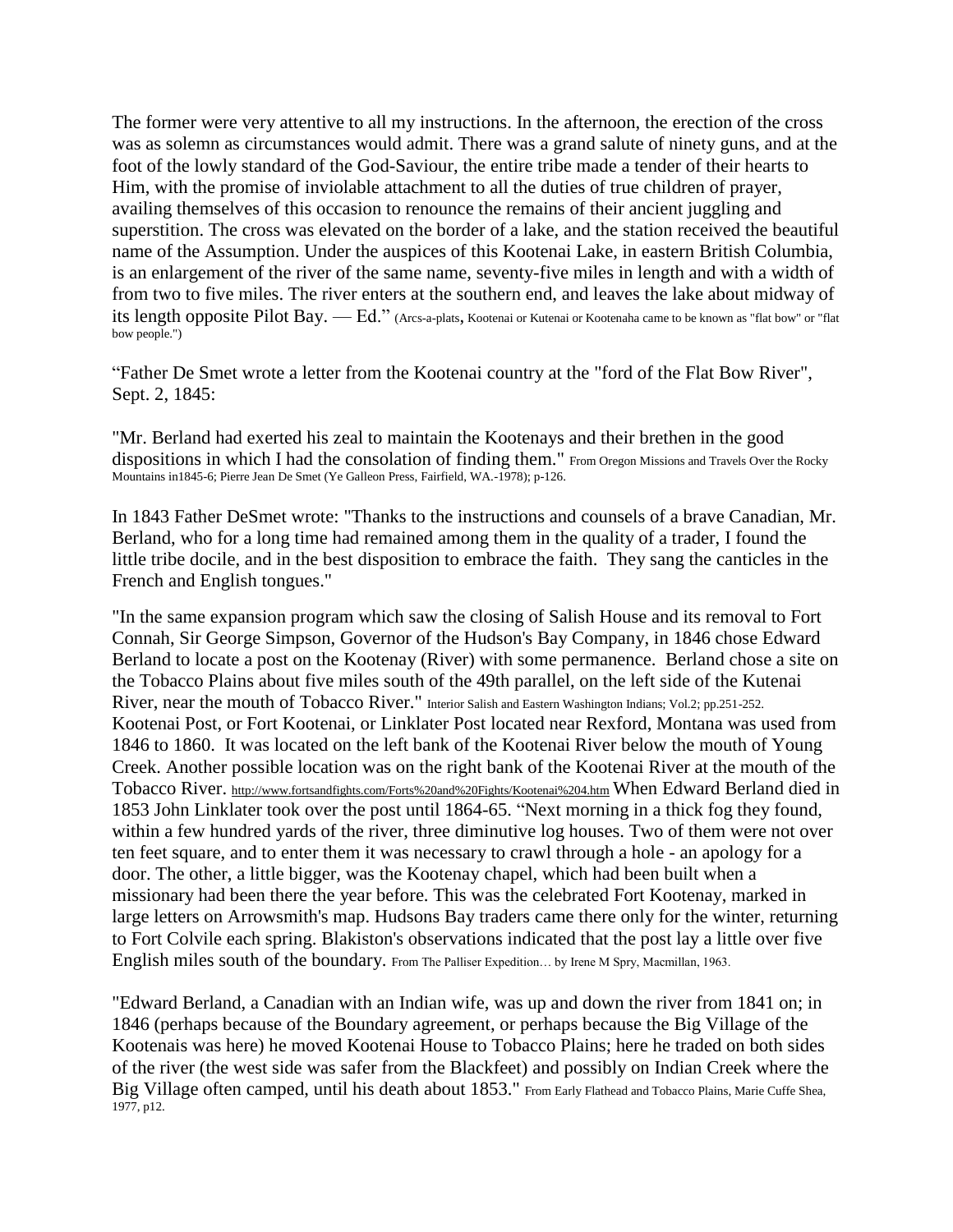From St. Ignatius Mission, Cusick, Washington Church Records (translated by Father Jake Morton, S.J.) Matrimonial Records:

"On July 20th, 1845, I, Rev. P.J. De Smet, joined in marriage, with dispensation given as to banns: Edward Berland, half-breed (metis), with Aloysia Findley; and Abraham Findley with Adriana Sumtpe, daughter of a certain Baptist St. Iglaso and Elizabeth Gousgoustepi. They (the two couples) acted as witnesses for each other." (received from Robert and Marie Fry)

Fort Colvile 23 April 1849, to the Governor & Council……Everything has gone on here very peaceably during the past winter, and the account current of Colvile District exhibits an advantageous result, notwithstanding the reduced credit admitted for Beaver. The Flathead & Kootenais posts, in charge of Mr. Angus McDonald and Edouard Berland, have yielded very well, and I trust that the result of our proceedings will give satisfaction." From: 3M86, D.5/25 Letters to Gov. Simpson 1849, A.C. Anderson letters.

"I have to state that on our way into the interior last summer, with the Brigades, one of the servants attached to this District, Jacob Ballenden, was found dead near the encampment under the circumstances detailed in a report made by me at the time, which is herewith included. ….. The past winter has been one of extreme severity; and has occasioned in all parts of the country very serious losses of live-stock. Among the rest Colvile has not escaped scathless; our loss of stock though very far short of that of winter 1846, has still been severe; amounting to upwards of 60 head of cattle of all ages and 50 horses…. A.C. Anderson" (from Nancy Anderson)

(Jacob Ballenden was likely born in Evie, Orkney and later moved westward to Sandwick where, in 1841, he was working at the Manse at Quays. Likely in an effort to acquire capital to better his life, he joined the HBC on February 12, 1842 for five years. He didn't sail from nearby Stromness right away, for three months later, on May 24, 1842, he married Marjory Brass in Sandwick. The following month he sailed for York Factory on the Prince Rupert V, and that fall, his child was born. Ballenden was considered a person of excellent character but on August 7, 1848 he was found on the banks of the Fraser River shot through the heart, with his gun still at his side. The cause of his death, whether accidental or suicide, was not determined. He was buried on the spot. Jacob and Marjory's child, Isabella Traill Clouston Ballenden, was born on November 26, 1842. The fate of Majory [Brass] Ballenden has not been traced. http://ubc.bcmetis.ca/hbc\_bio\_profile.php?id=MTM2.)

Fort Victoria, 13th Feby 1850 Sir George Simpson….. The following is our scheme of appointments for Outfit 1850: Fort Colvile, A.C. Anderson, C.T. Flatheads, Angus McDonald, Clerk Kootenais, Edward Berland, Interpreter

We will also require one Blacksmith and a cooper with 22 labourers to make up our complement of servants. Of these we beg that two clerks, the cooper, blacksmith and its labouring servants may be sent in by the way of Tete Jaune's Cache to New Caledonia, and 2 clerks and 6 labouring servants by the Boat encampment to Fort Colvile, the object of that arrangement being to prevent desertions among the men in the Columbia…..James Douglas." Reel 3M90, Letters to Governor D.5/27-28 (Nancy Anderson)

"The Edouard Berland mentioned by Sir George Simpson in his journal of his journey round the world, as the guide who came to meet him in the Rocky Mountains….. had settled some few miles back of Colvile at a place called White Mud, a lovely locality, which we often during our rides, visited. My father, besides acting as doctor was by virtue of his commission, empowered to marry people. In those days bleeding the patient was very commonly practiced and I used to act as my father's assistant in holding the basin for the blood, etc. I remember this happening in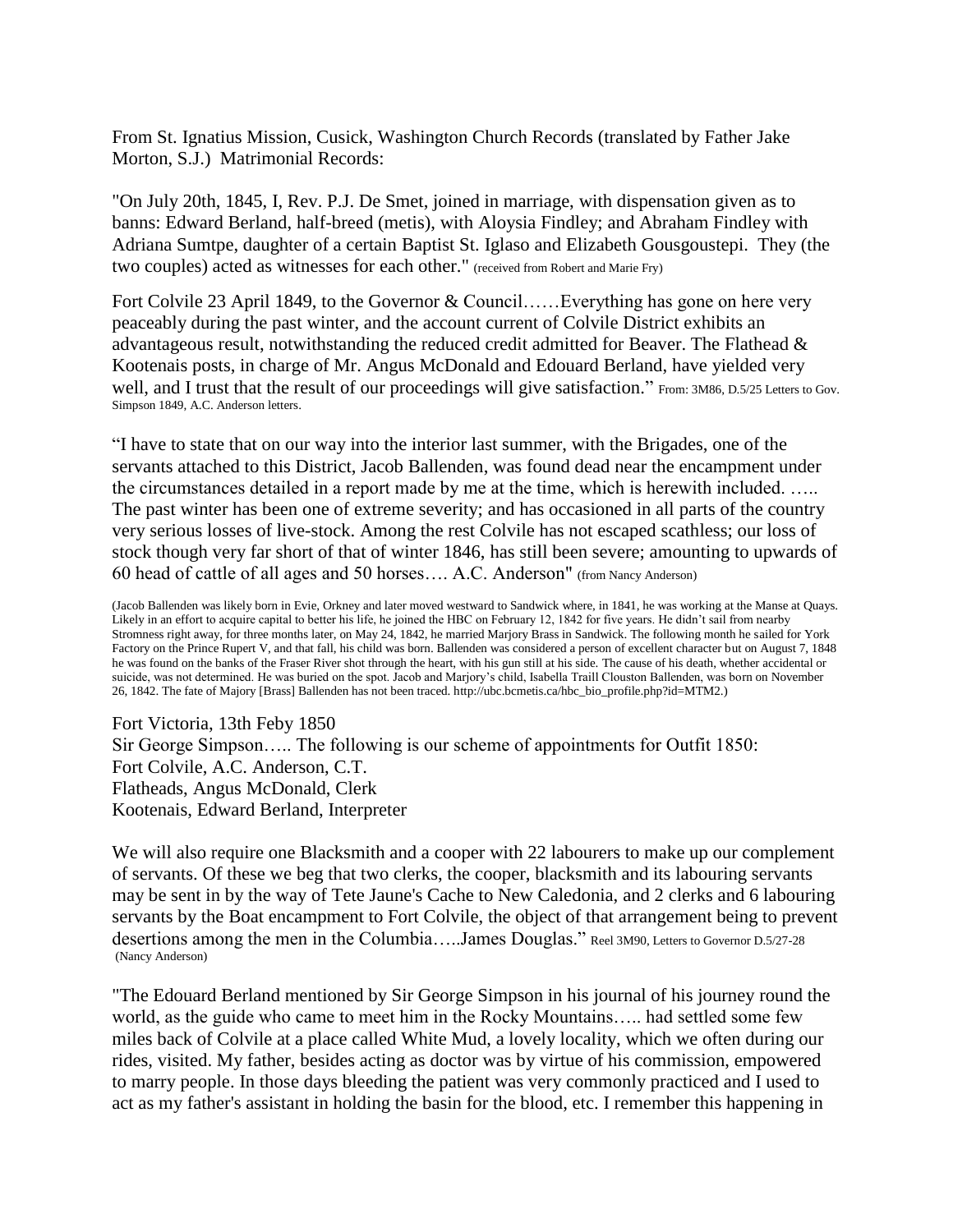the case of Madame Berland." Notes and Comments on Early day and Events in British Columbia, Washington and Oregon by James Robert Anderson, written by himself (received from Nancy Anderson, December 30, 2006)

From: Reel 3M99, Letters incoming to Gov. Simpson Fort Colvile, 22nd April 1852 …. On my arrival here from Fort Vancouver on the 15th inst. I found the affairs of the Post, entrusted during the winter to the superintendence of Mr. William Sinclair Jr., in a very satisfactory state; the spring labours well advanced and the returns good. From the Flathead the accounts were likewise satisfactory, notwithstanding the brisk opposition with which Mr. McDonald has now to compete. I have again to express my sense of that gentleman's meritous service.

From the Kootanais the report is less encouraging. Berland, as usual, has done his best; but the famine to which the poor Kootanais have been subjected, consequent on their utter exclusion from the Buffalo grounds by the Blackfeet, explains sufficiently the short returns from that quarter. Altogether, although the money value of our returns in furs is rather in advance of last year, the Account current of the District shews a small decrease of profit; a consequence arising partly from the failure at Kootanais alluded to, partly from certain changes in the circumstances of the trade, which it is not easy to control. In view of certain arrangements, authorized or in contemplation, I trust it will in future be in our power to reduce material the present inevitably heavy expenses of Colvile. …..I shall by this opportunity address Chief Factor Rowand, in regard to the arrangements for bringing across the horses, as directed by the Governor and Council. ….. A.C. Anderson (from Nancy Anderson)

(William Sinclair, Jr. (Sep 25th, 1827 - Oct 30th, 1899) The son of William Sinclair and Mary McKay. In 1843 at the age of fifteen, William Sinclair Jr. was assigned by McLoughlin to assist to his son-in-law William Glen Rae in the San Francisco post. In 1845, after Rae committed suicide by shooting himself, Sinclair returned to Vancouver as an apprentice post master, becoming clerk four years later. He was posted at a variety of posts up to 1859 but bolted from the service of the HBC after being assigned to Fort Colvile, the lure of the gold rush in British Columbia was too strong to keep Sinclair at his post. He could not be induced to come back and spent time at Fort Owen in the Flathead Country. He spent late 1862 and part of 1863 in London, England and rejoined the HBC in 1863 only to leave it two years later on May 31, 1865. Between 1868 and 1869 Sinclair was on the move again, living in Elizabethtown and Brockville, Ontario respectively. Back on Vancouver Island in 1878, this otherwise trustworthy HBC servant was put in charge of the Bella Coola post until it closed, at which point he took the job of purser on a company steamer. He served at a variety of posts until October 30, 1899, when, like Rae years before, he committed suicide by shooting himself; he was buried at Fraser Lake on November 3, 1899. Sinclair's wife, Eloisa Jemina Kittson (July 25, 1836-1927), daughter of William Kittson and Helene McDonald and step daughter of Richard Grant, was living in Victoria at the time of his death. It is difficult to ascertain when his wife travelled with him. One son James William (July 27, 1858-June 21, 1861) was born at Cowlitz and died in New Westminster. One daughter was probably Julia Jessie (1864-?), born at Victoria. http://ubc.bcmetis.ca/hbc\_bio\_profile.php?id=MTM2.)

"Mount Berland

2362m (7750ft.)

Located in the Columbia River Valley at the head of Geddes Creek and west of John McKay Creek; 6.5 km north-northeast of Radium . Kootenay Park, Major headwater Columbia River. Latitude 50; 40; 35 Longitude 116; 02; 33, Topo map 82K/09

Can be seen from Highway 95. "Peaks of the Canadian Rockies"

<http://www.rmbooks.com/Peakfinder/showpeakbyid.asp?MtnId=1525>Mount Berland, north of Radium Hot Springs, British Columbia, Canada, named after Edward Berland. "British Columbia Place Names" by G. P. V. Akrigg & Helen B. Akrigg

Edward Berland married first to Isabella Taylor born in 1818 in Manitoba, Canada and died April 25, 1900 in Selish, Missoula County, Montana the daughter of William Taylor and Sarah Sabiston. They had no children. Isabella had a daughter with Patrick Finley, the son of Jocko Finley and she also married Francois Morigeau, all her marriages were in the "custom of the country." His second marriage was to Louise Finley who was born sometime between 1815 and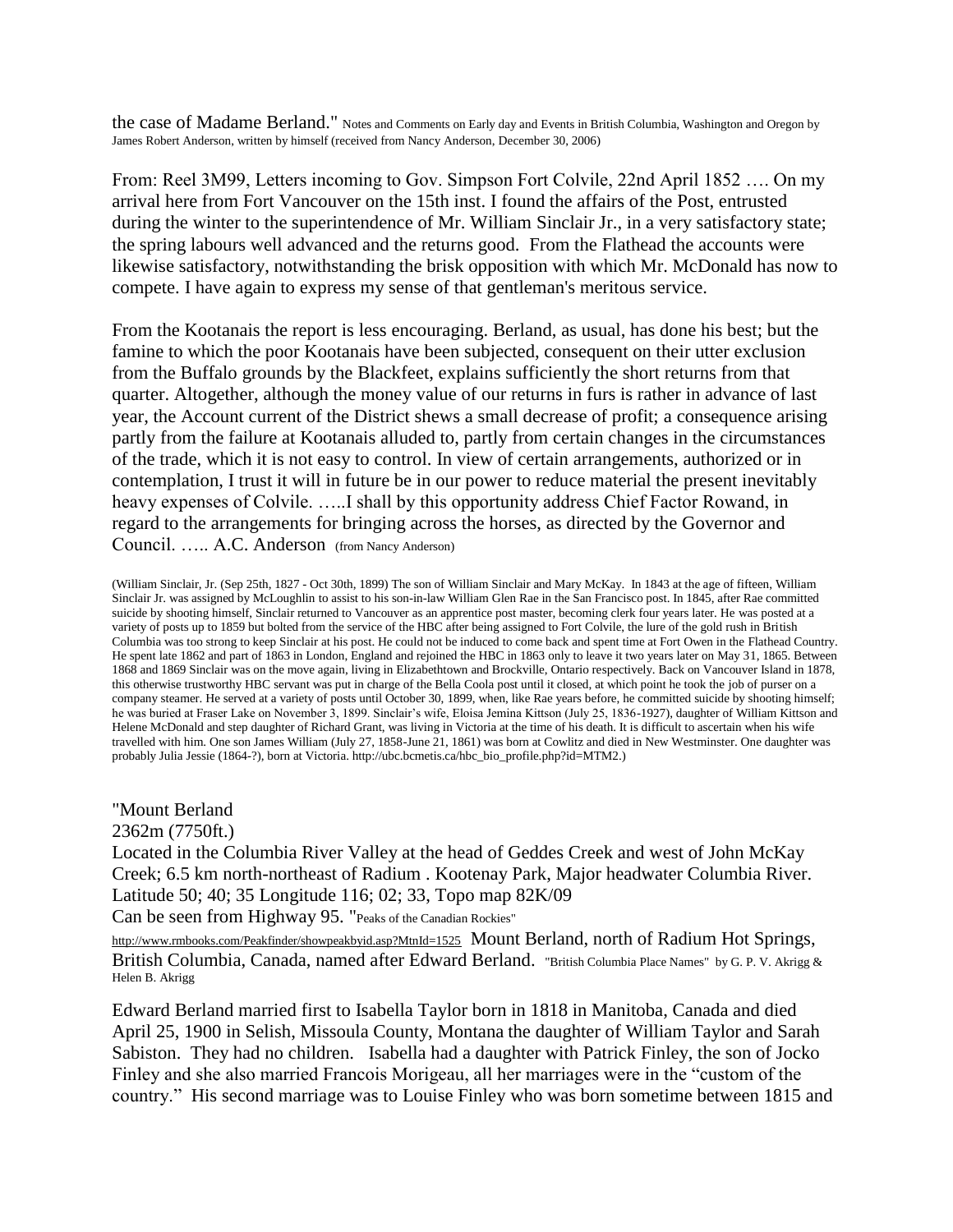1826, she was the daughter of James Finley and Susanna Bruyere dit La Graisse. Louise would later marry John George McDougall. She died July 20, 1902 in St. Ignatius, Montana.

Edward Berland and Louise Finley had at least five children:

1. Alexander Burland born about 1843 and baptized July 20, 1845 in at the first St. Ignatius Mission in Washington.

"Alexander Berland, filium Edward Berland et Aloysii Findley, metifs, 1 annum natus et 10 menses." page 23 of St. Ignatius, WA. (Kalispel) Baptisms. He married Josephine Kootenai (Josephine died in 1873) and they had two children:

a. Catherine Burland (1869-1938) she married George Fry, the son of Richard A. Fry and Justine "Nsustiken" Ira. Catherine had a couple photographs taken of her and have become famous.

b. Mary Eliza Burland (1871-1950) she married James Stensgar, the son of Thomas Stensgar and Maria Yuma.

Alexander Burland died April 22, 1874 at St. Francis Regis, Colville Valley, Washington Territory.

From St. Francis Regis Mission, Washington, Baptismal Register and Liber Mortuorum - Baptismal register 1867-1872 & Death Records 1873-1917: 1874 "Alx. Berla 31 Die 22 mense aprilis obit Alexander Berla' ..."

2. Lucy Burland (1846-1921) She was born in the Colville Valley in Washington and died in Ronan, Montana. She was baptized on August 11, 1847 at St. Paul's Mission, Colville Valley, Washington. She married three times:

Husband 1. John V. Campbell (1832-abt 1922) the son of Nicholas "Colin" Campbell and Elizabeth McGillivray. Married Lucy on October 27, 1862 at the Immaculate Conception Catholic Church, Stevens County, Washington.

From St. Paul and St. Regis Mission Marriage Records from 1848: M-8 John and Lucy Campbell 1862

Married at Immaculate Conception Church by Father Joseph Joset, S.J. and the witnesses were Patrick McKenzie and Louis Matthieu.

He was the author of "The Sinclair Party An Emigration Overland Along the Old Hudson Bay Company Route From Manitoba to the Spokane Country in 1854." This article was collated and prepared by Mr. William S. Lewis, from a series of letters written to him by Mr. John V. Campbell of Lilloett, British Columbia. Reprinted from Washington Historical Quarterly, Vol. VII., No. 3 (July, 1916). John V. Campbell was 88 years old at the time of the writing.

An excerpt from the above: "I was born at Fort Dumorgan, in the Peace River Country. My father was a Scotchman from Perth, Scotland; my mother a half breed, half French and half Indian, her maiden name was Elizabeth McGilvrary of Peace River, Canada. I was raised on the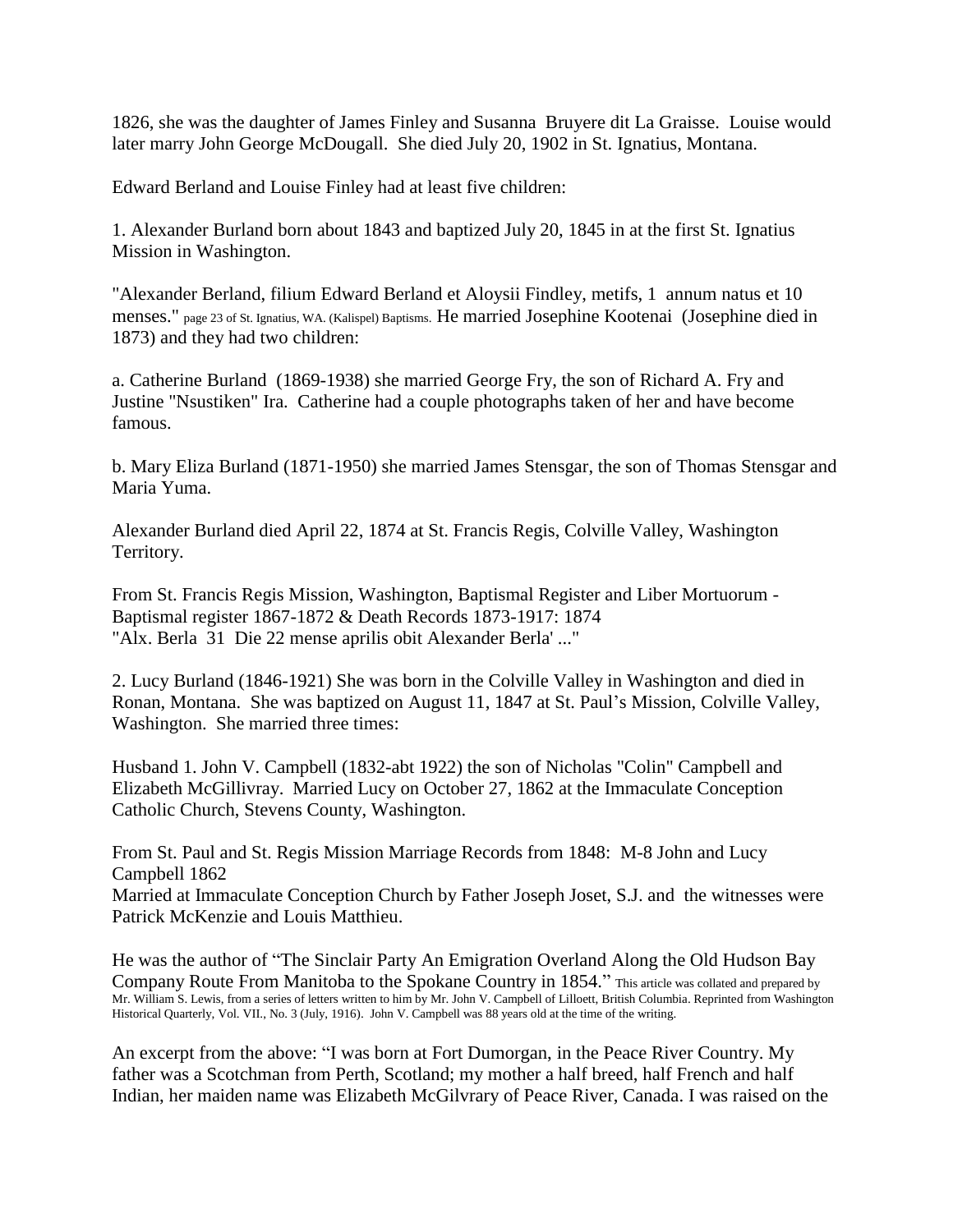Peace River about two miles below Upper Fort Garry of the Hudson Bay company, Manitoba, Canada, and lived there until I started for the West in 1854.

In 1856 when I went to Colville, a family by the name of Whiteford accompanied me; when I passed by the old Whitman station everything was in ashes, a party of hostiles having looted and burned the place. During the summer of 1857 I worked for some of the settlers in the Colville Valley. When I went back to the Dalles, in 1857, I carried down some mail for Mr. John Owens, who was then Indian Agent for the Flatheads Agency in Montana, and who had come to Colville and who could not get down to Oregon, as the Indians were still hostile in the Walla Walla valley. He hired a half breed by the name of George Martins, who accompanied me down to the Dalles.

In 1859 when I left Colville I continued down to Oregon City and visited my sister there, Mrs. James Sinclair. In the fall of 1859 when I returned to Colville I went to work on the Boundary line survey in the Kootenay Country; we worked summers and wintered at Colville. In the spring of 1860 I bought a small place and went to farming. I took a half breed woman for a wife named Louisa Burland. I remained on this farm for two years, when I was again hired by the Hudson Bay Company to go among the Kootenai Indians in the Tobacco Plains. I had two boys by my wife, but they are both dead.

I accompanied Major Logenbeet's [Pinkney Lougenbeel] command from Walla Walla when the U. S. Government started to build the Fort at Colville. I think that there were two companies of soldiers that went up there at that time. The Indians did not like to see them coming into the Colville Valley, but they cooled down when the Major told them that he meant to stay and that he meant to see that they kept straight. At that time the town was started building on the opposite side of the creek from where the garrison were building the fort; I think that the little town was named Pinckney City. There were three stores and one hotel, there was also a brewery owned by two partners, one named Shaw and the other named Hostitor, and several saloons. There was a saw mill further up the valley built and owned by one Douglas. The mill had been built the year previous to the erection of the post and the town, and lumber for both were procured there. Mr. Douglas about that time built a flour mill near his saw mill and this mill was the second grist mill in the country; the Hudson Bay Company had built the first mill at what is now called Meyer's Falls, South of their trading post, about 5 or 6 miles.

I did not attend the Catholic Church myself, but the English or Episcopal Church; but there was not any other church but the Catholic Church in that country at that time."

Husband 2. Jean Baptiste "John" Ethier (1835-1895) he was born in Canada and died at Polson, Montana. From the Evening Republican (Missoula, Mt.), Weds., June 12, 1895, page 4: "News reached Missoula today of the death of Jean Baptiste Ethier, who died at his home last week at Foot of the Lake, Flathead Mission. He was buried at the mission last Sunday. Mr. Ethier was 60 years of age at the time of his death. He was a native of Canada and located in Montana at Frenchtown thirty years ago. He was well known to all old timers and liked by all who knew him." He and Lucy had two daughters: Caroline Ethier who married Alfred "Fred" Roullier and Elizabeth "Lizzie" (Bourassa) Ethier who married Dennis Peone the son of Louis Peone and Catherine Finley.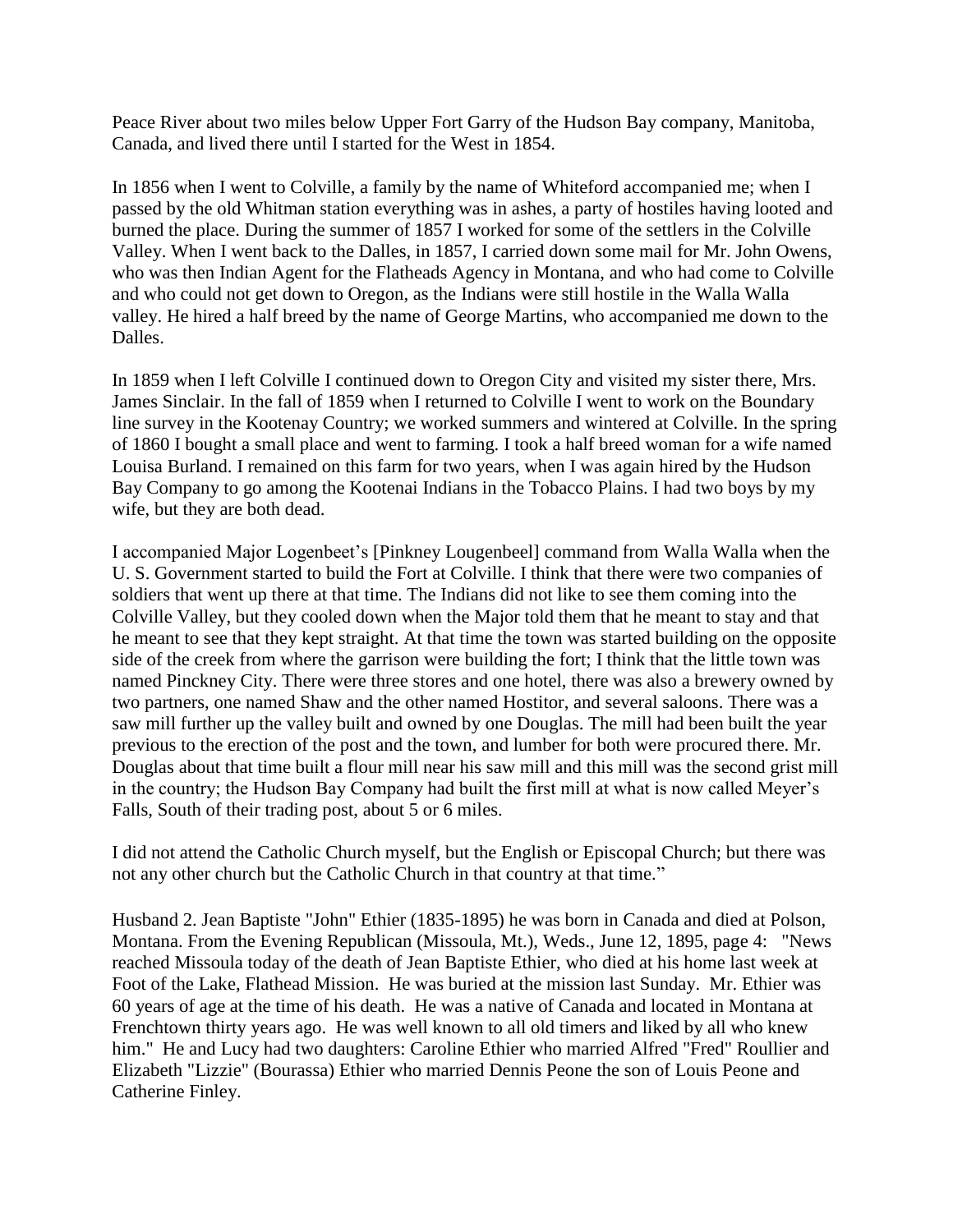Husband 3. Joseph Charles Bourassa (1842-1984) he married Lucy Burland in May, 1873. He had four children with Lucy: Martin, Maude (married James Peone), Joseph Charles, Jr. and Lucy (married Frank Harvey), all Bourassa.

"Loading the buffalo into railroad cars was no small job. Alvin Peone, whose duty it was to snub the bison back as they entered the car doors to keep them from jumping through the far side of the car, told of methods used to control the big animals. The snubbing was done with a rope about the buffalo's neck. This rope also was used to tie each animal to the side of the car to restrain their movements and prevent plunging through the car's sides. Each car held from 10 to 12 head, and five or six were tied to the sides of each car. One big bull did butt through and got half way out, and it took all hands with ropes and prods to get him back where he belonged.

In this snugging process one of the men suffered what he afterwards decided was a lucky accident. It was James Peone. He had been suffering for some time from several ulcerated teeth and was unable to go to a dentist. He was in great pain from his teeth one day, while attending the hoist gates at the back end of the wagon crates. He was manipulating the levers which lifted the gates and gave the animals an opening into the chutes. One of the levers jammed when the gate was only partly raised, and an inpatient bull, seeing the opening, crowded under the opening so quickly that the levers released and struck Peone squarely in the mouth. He was not killed, but the blow knocked out every front tooth and loosing some others. That ended his toothache. After that his Indian friends called him, "Teeth Pulled by Bull." From "I Will Be Meat For My Salish" The Buffalo and Federal Writers Project Interviews Relating to the Flathead Reservation - edited by Robert Bigart - Biographical Glossary of Flathead Indian Reservation Names " by Eugene Mark Felsman and Robert Bigart (draft-1999) soon to be published: page 76, The Pablo Bison Roundup..

## Lucy Burland Dies.

From The Daily Missoulian, May 11, 1921, page 6: Pioneer Of Flathead Country Passes Away Mrs. Lucy Bourassa Dies After Long Illness

Ronan, May 10 -- Mrs. Lucy Bourassa, a well-known and respected citizen of Ronan and vicinity died at her home in Ronan Friday, April 29, at the age of 75 years, after an illness of two years.

Mrs. Bourassa was born in Colville, Wash., and came to Montana about 22 years ago, where she has resided since.

Those who remain to mourn her loss are three daughters, Mrs. Dennis Peone, Mrs. James Peone, Mrs. Fred Roullier, all of whom live on ranches near Ronan. One son, D. C. Campbell and a granddaughter whom she raised, Mrs. J. V. Nadreau also of Ronan.

Funeral services were held from Sacred Heart church in Ronan on Monday, May 2, Rev. Father LeClair officiating at requiem high mass at 10 o'clock.